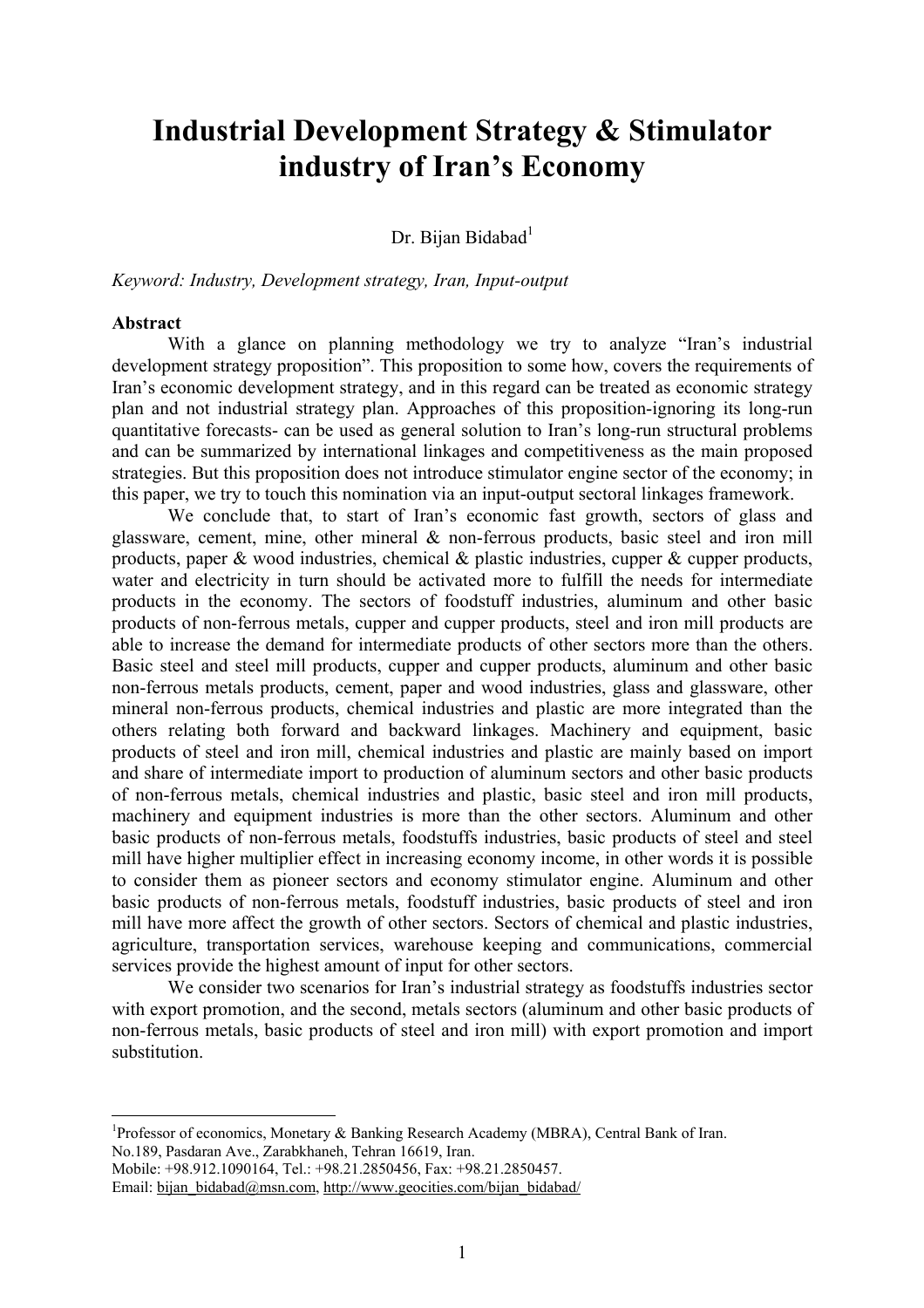#### **Introduction**

 $\overline{a}$ 

Before starting our discussion about performed researches in industrial development strategy plan, we should take the chance to have a brief discussion about methodology of designing a plan at different planning levels. At first, we should present that collection of mass information is not the solution in sole for the problem of planning, and one of the faced problems in the way of economic, social, cultural development planning is the mass volume of information for such plans. On the other hand, in Iran's industrial development strategy, the methodology of processing such information was so weak and or even had not designed a priori and finally, persons in charge should manage the plans in order to finalize it. This was also the case that we did not succeed within the four previous five years plans. The plans talked about their interests and the economy and society and culture went toward their own directions and ways without regarding the approved plans! In territory management<sup>2</sup> plans we had the same problems because in this plan type, spatial information is added to other information and complicate planning method to conclude.

In theoretical classic planning style, we may have country development strategy after determining the general goals and priorities of development as macro and long-run point of view. In other words, finding industrial development strategy of country is one of the classic planning stages that may use input from development priorities to determine the path to development goals and targets. Determining long–term quantitative goals are in the next step of country's development strategy plan.

Basically, country's development strategy includes different economic, social, cultural, military, political, international sectors which should be collected in one frame in order to provide country's development strategy. The economic sector of development strategy includes some sub-sectors from which industrial development strategy is one of its sub-sectors. We present this sub-sector when this conjecture is close to reality that industry development with more emphasis on its growth should be accepted as stimulator engine of economy. Reaching to such conjecture needs many analytical pre-requisites for answering this question that why the industry in one country should be considered as economic development and growth engine. It is certainly impossible to answer this question without considering the general goals of economic development. If the goal is "economic growth", the answer is different with the case of defining goal as "economic development". If the goal is better distribution of income and wealth or is independency or welfare increase, different solutions are dictated and basically, it is impossible to collect the goals all together, because they may be conflictive from executive point of view. For example, fair distribution of income and wealth would be in conflict with economic growth goal of economy.

Other necessary consideration for designing industrial development strategy is the backward and forward inter-industrial linkages of different economic sectors which determine the position of sub-sectors in economy as a whole. In other words, it is impossible to study industry as an isolate or separated from the other sectors. It means we should consider the industry beside all other sectors. The growth of one sector, from forward and backward linkages points of views needs to growth of other sectors. The basic question in finding the relevant industrial development strategy is this: by growth of which sector we may have more growth of economy sectors? This is the basic question which may be raised in

<sup>2</sup> Bidabad, Bijan (2003), Teritory management methodology in teritory management of influence region of south Pars gas site, Genau Consulting Engineers, Oil Ministry, Iran, Tehran.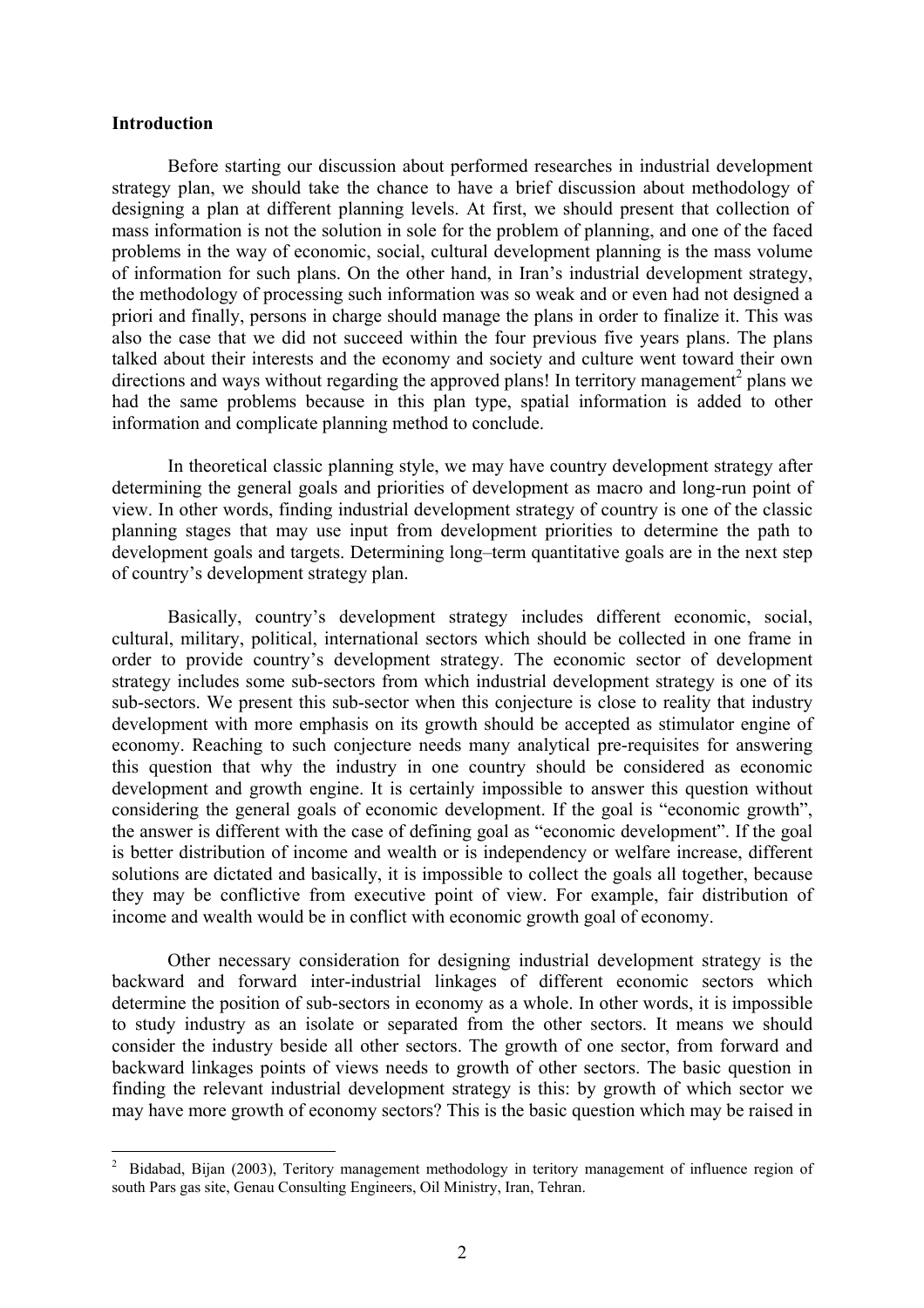industrial development strategy. The remaining analysis relative to this question could be considered as minor questions, because the most important subject at this stage is to find the stimulator engine of economy. In other words, we want to know how to lead country economic and political efforts toward some (unknown) activities in order to have more powerful and productive economy. Therefore, it is after this stage that we may specify the quantitative long-run targets by considering sources and uses of different fields of wealth such as physical, financial, human, scientific, technological and then these targets may be divided into long-term, middle-term and short-term goals and detailed up to annual government budgets.

The research study: "industrial development strategy of Iran" considers different infrastructural policies which are necessary for country economic development as a whole. This proposition (industrial development strategy of Iran) by analyzing the process of economic and industrial changes in Iran and world, and by presenting two major specifications of economic closeness and wide ownership and interference of government and resulted monopolies, surveys Iran's economy and industrial development experience of the world countries. The presented idea in this regard is: if necessary major changes in modifying relevant sectors to industry and economy infrastructure could not be occurred, we will practically continue the current low productive process. One of the other aspects of the mentioned proposition is to draw a desirable future for Iran's industry. Desirable future of industry from the point of view of this plan is based on: inter-linkages with foreign world and production competitiveness. Neglecting the proposition's quantitative predictions for next two decades which may be seriously affected by the concepts of scenario makers, the two above mentioned attitudes are the basic development problems in all other economic fields of country. To obtain this view point, political, economic, monetary, legal, financial, correction of monopolistic infrastructure of government firms and agencies and different considerations about industries' size and technologic directives and production standards and competition in international realm are presented. Conclusion of the first part of "industrial development strategy" essentially is: economic–industrial development of Iran and obtaining a sustainable growth necessitates development of physical and human capitals, economic stability, productivity increase, dynamism and correction of production & ownership infrastructure toward favor of private sector and encouragement of economic activities incentive on the base of profit earning, and creation of competition among domestic economic activities and creation of international competitiveness and outward looking and be placing in a better position of production and trade in international resources and work allocation system. It is necessary to confess that not only Iran's industrial development but also the only solution for Iranian economic development is the above items with some more or less consideration in the related fields. This plan (industrial development strategy plan) tries more to consider the strategies of industrial development fields but the presented considerations and surveys do not suffice. In other words, this plan presents important general problems and obstacles of Iran economic development, but there is no answer to this question that which sector of industry or economy should be considered as the stimulator engine of the economy.

Certainly the writers of that proposition tried to design it with full understanding of the stylized fact that whenever general development of country is reached, industry development may start. This approach is truly and thoroughly true and the path of industrial growth passes through the legal, political and economic reform of country. Regarding all above mentioned considerations, we may encounter the mentioned plan briefly as a development strategy than industrial development strategy. The general strategic policies of this plan are summarized as international linkages and competitiveness and the remained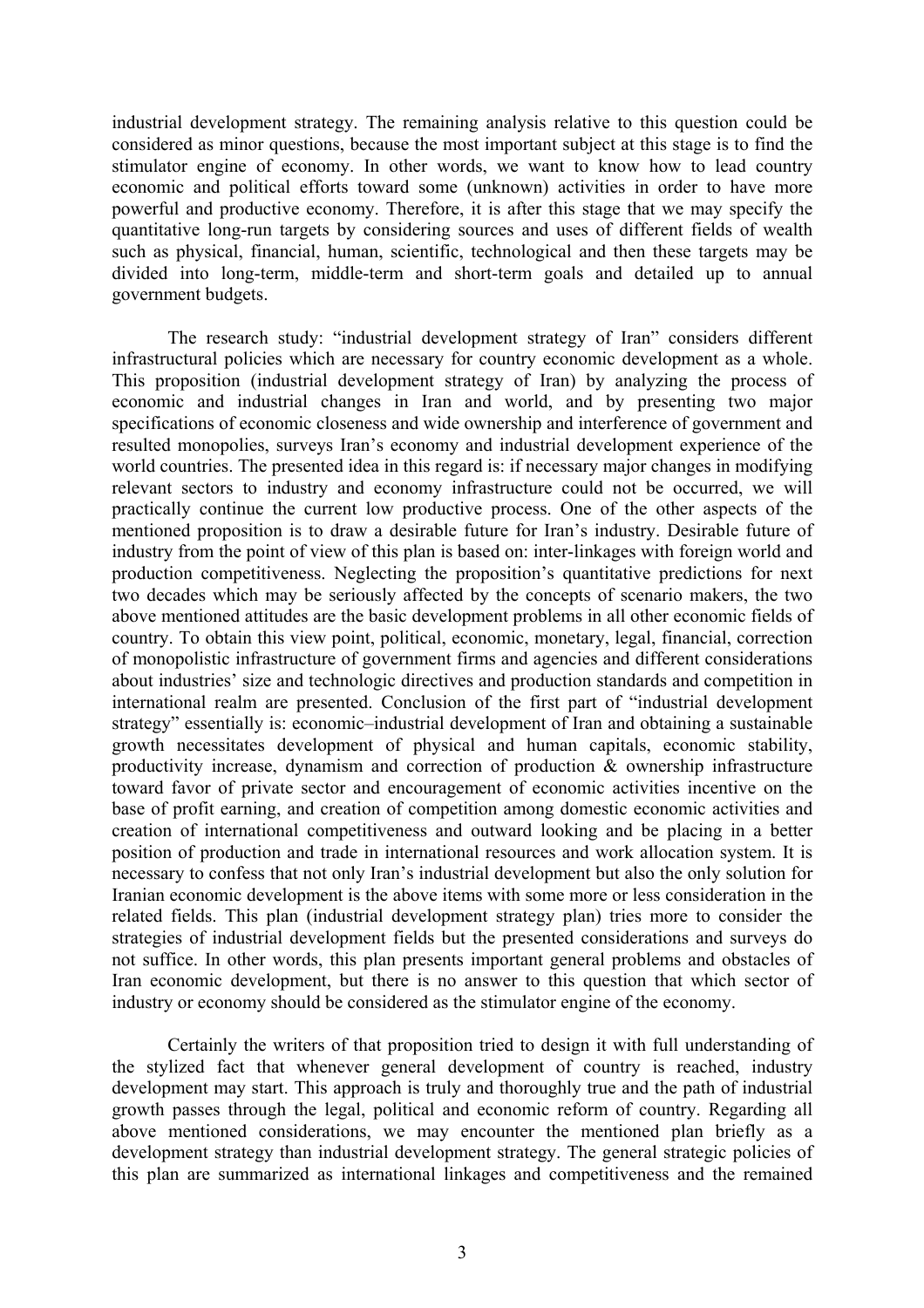policies should follow these two guidelines. These strategic guidelines are acceptable in comparison with development strategies of other countries. Generally, we may compare the following development strategies with the proposed "industrial development strategy of Iran".

| United States of America | Economic freedom, individualism, profit incentive               |
|--------------------------|-----------------------------------------------------------------|
| Japan                    | High-tech industries, productivity increase                     |
| South eastern Asia       | Export of high-tech technology products                         |
| Ex-Soviet Union          | Limitations of non-capital imports and totalitarianism          |
| China                    | Labor intensive industries growth                               |
| Europe                   | Renaissance, constraining religion, Think & talk liberalization |
| England                  | Colonization and exploitation of weak nations                   |
| Western Europe           | Industrial and technological development                        |
| South-western Europe     | Mercantilism                                                    |
| Eastern Europe           | Centralized Planned economics and self-dependency               |

#### **Economic strategies in temporary ages**

Talking more about analysis of that proposition would be tedious and out of our discussion scope. Here, we present a more essential subject in relation to industrial development strategy of Iran. In this paper, to improve industrial development strategy proposition along with accepting it as a good strategy for economic (and not industrial) development of country try to answer to this question: which economic sector(s) should be leader(s) of economic activities and stimulator engine of Iran's economy. Before going through this discussion, we may consider all industrial linkages between economic sectors in the format of input-output table.

#### **Input-Output table**

One of the most suitable tools to evaluate the relations and linkages among different sectors of the economy is input-output table. This table can present a rather complete economic illustration of country's economy. Along with complementing mathematical models, input-output tables can simulate economic policies. The input-output table due to its limitations resulted from its structural assumptions has extended reasoning abilities due to its linearity.

We assume that  $f_i$  is final demand for produced products of sector i, and  $X_i$  is the production of intermediate and final products of sector i. Then

$$
a_{ij} = \frac{X_{i,j}}{X_j}
$$

Could be a sign of production need of sector i for producing one unit of goods in sector j as intermediate inputs. In this case, we may have:

$$
X_i = a_{i} X_1 + a_{i} X_2 + \dots + a_{in} X_n + f_i \qquad i = 1, \ \dots \ , n
$$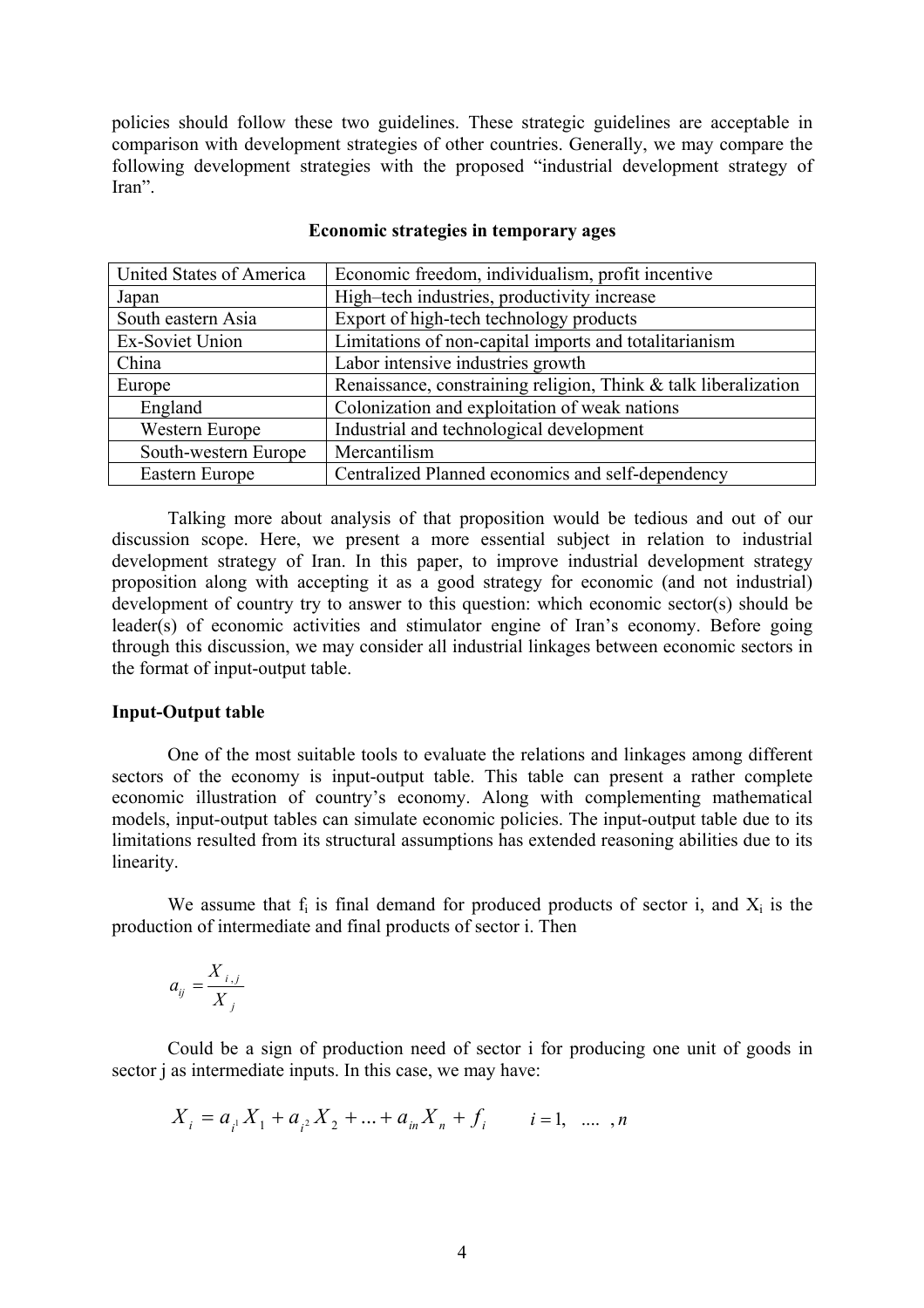In which,  $a_{ii}X_i$  is the amount of produced products in sector i for benefiting in sector j as intermediate inputs. Total demand includes final demand fi and intermediate demand of  $a_{ii}X_i$ . We can rewrite the above relation in matrix notations as:

$$
X = AX + F
$$
  
8x1 (8x8) (8x1) (8x1)

By solving the above system of linear equations, we may have:

 $X = (I-A)^{-1}F$ 

The matrix  $\bf{A}$  and  $(\bf{I}-\bf{A})$ <sup>-1</sup> are named technical coefficients and Leontief inverse matrices. The matrix of technical coefficients (**A**) summarizes the total production of the economy into the inside and outside production processes of the economy's sectors and specify the internal content of transactions among different sectors. Direct effects, are results of direct production of goods in one sector. The indirect effects are those effects that may be created due to the production of one sector and upon secondary demands for products of other sectors of economy. Therefore, by increasing the final demand in one sector we may increase direct and indirect production and employment of all economic sectors. The elements of Leontief inverse show the direct and indirect effects on production of sectors in case of any change in final demand. The elements of latter matrix in comparison with matrix of technical coefficients (**A**) may better analyze the linkages among different sectors of economy.

#### **Analyzing the input-output table of Iran**

Iran Statistics Center supplied the latest input-output table for Iran's economy in 1991. This is a 78x78 sectors table and its greatness may cause some increase in volume of calculations and complicates the analysis, therefore, to make analysis simpler and reducing additional calculations, we aggregated the table and mixed some sectors together and classified them under the title of the sector with more importance. In this regard by using premultiplication matrix, pre-aggregated matrix and post-multiplication matrix, we obtained the aggregated matrix<sup>3</sup>. This latter matrix now is used for further analysis in this paper.

#### **Forward linkage index**

 $\overline{a}$ 

The forward linkage index for each sector is calculated by dividing total final demand of sector by total intermediate demand of sector. 4 Therefore, we may have:

$$
FL = \frac{\text{Total final demand of sector}}{\text{Total intermediate demand of sector}} \times 100
$$

This index shows the percentage of products of the considered sector as the intermediate demand of other sectors. Whatever the total products of one sector would be used in other sectors of economy as intermediate products, the forward linkage index (FL) of

<sup>&</sup>lt;sup>3</sup> Bidabad, Bijan and Peyman Ghorbani (2002), Determining export markets for Iran's gas. Institute for energy studies, Iran, Tehran.

<sup>4</sup> Esfandiari, A.S. (1986), Determining key economic sectors based on forward and backward linkeages, Plan and Budget Journal, No. 25, 26. pp.3-40. Iran, Tehran.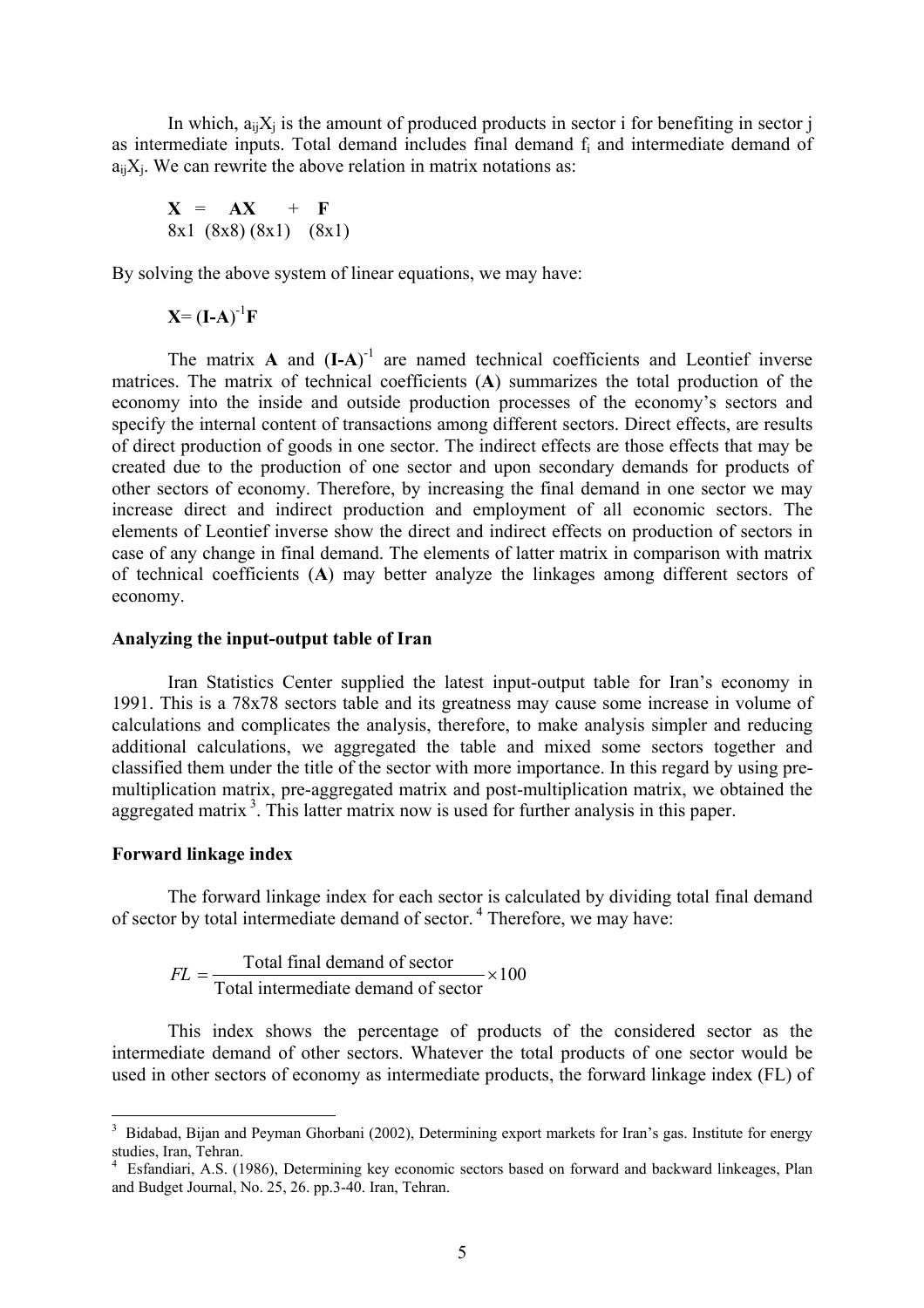that sector would be more and it is possible to say that the growth of that sector would be more affected by the other sectors. In table (1) we have calculated the forward linkage index of 22 sectors of Iran's economy which have been reordered according to their FL indices for different economic sectors.

The amount of forward indices reveals that if there is an increase of 100 Rials in final demand of economy, there will be an increase in considered sector for FL Rials. In other words, the %FL of products of mentioned sector would be used as intermediate input in other economic sectors.

| Grade          | FL Index | Sector no.     | Name of sector                                     |  |  |
|----------------|----------|----------------|----------------------------------------------------|--|--|
| 1              | 89.8     | 8              | Glass & glassware                                  |  |  |
| $\overline{2}$ | 86.0     | 7              | Cement                                             |  |  |
| $\overline{3}$ | 84.6     | 3              | Mine                                               |  |  |
| $\overline{4}$ | 84.3     | 9              | Other non-metallic mineral products                |  |  |
| 5              | 83.7     | 12             | Basic products of steel & iron mill                |  |  |
| 6              | 82.6     | 12             | Paper & wood industries                            |  |  |
| $\overline{7}$ | 74.5     | 11             | Chemicals industries & plastic                     |  |  |
| 8              | 72.5     | 16             | Cupper & Cupper products                           |  |  |
| 9              | 71.5     | 16             | Water & electricity                                |  |  |
| 10             | 68.2     | 21             | Services of financial institutes, bank & insurance |  |  |
| 11             | 66.4     | 6              | Wood industries                                    |  |  |
| 12             | 65.5     | 14             | Aluminum & other non-ferrous metals basic products |  |  |
| 13             | 65.1     |                | Agriculture                                        |  |  |
| 14             | 47.7     | 20             | Transportation services, warehouse keeping $\&$    |  |  |
|                |          |                | communications                                     |  |  |
| 15             | 34.1     | 17             | Natural gas                                        |  |  |
| 16             | 28.9     | 10             | Textile industries & leather                       |  |  |
| 17             | 25.2     | 15             | Machinery industries & equipment                   |  |  |
| 18             | 20.7     | 19             | Commercial services                                |  |  |
| 19             | 19.2     | $\overline{4}$ | Foodstuffs industries                              |  |  |
| 20             | 8.5      | 18             | <b>Building</b>                                    |  |  |
| 21             | 4.6      | 22             | Other services                                     |  |  |
| 22             | 2.4      | $\overline{2}$ | Crude oil & natural gas                            |  |  |
|                |          | 53.9           | Average of sectors                                 |  |  |

#### **Table 1- Forward linkage index of different sectors of Iran's economy**

## **Backward linkage**

The backward linkage index for each sector would be calculated from total intermediate costs of each sector divided by total output of sector.

$$
FL = \frac{\text{Total intermediate cost of sector}}{\text{Total final demand of sector}} \times 100
$$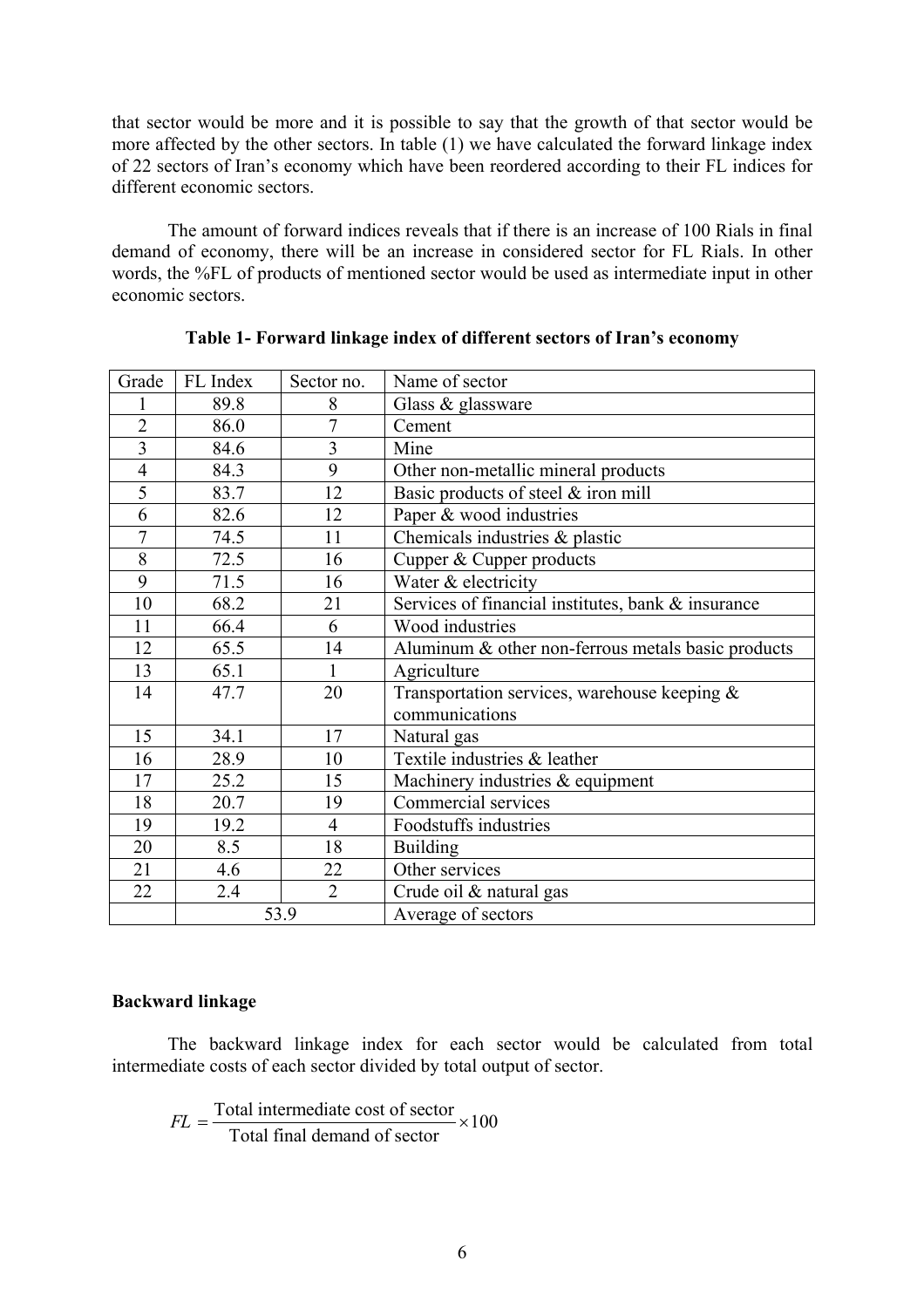This index shows the dependency of each sector to other sectors and reveals that the considered sector may consume how much products of other sector as intermediate inputs. By use of 22 sectors input-output table, we have calculated this index for all 22 sectors and are depicted at table (2). According to this table we have foodstuffs industries at the first level and crude oil and natural gas at the lowest level.

| Grade          | <b>BL</b> index | Sector no.     | Name of sector                                                          |  |  |
|----------------|-----------------|----------------|-------------------------------------------------------------------------|--|--|
|                | 79.8            | $\overline{4}$ | Foodstuffs industries                                                   |  |  |
| $\overline{2}$ | 71.3            | 14             | Aluminum & other non-ferrous metals basic products                      |  |  |
| $\overline{3}$ | 66.3            | 13             | Cupper & Cupper products                                                |  |  |
| $\overline{4}$ | 63.3            | 12             | Basic products of steel and iron mill                                   |  |  |
| 5              | 55.3            | 6              | Wood industries                                                         |  |  |
| 6              | 55.1            | 10             | Textile industries & leather                                            |  |  |
| $\overline{7}$ | 52.1            | 11             | Chemical industries & plastic                                           |  |  |
| 8              | 50.2            | $\overline{7}$ | Cement                                                                  |  |  |
| 9              | 50.2            | 5              | Paper & wood                                                            |  |  |
| 10             | 49.4            | 18             | <b>Building</b>                                                         |  |  |
| 11             | 48.3            | 15             | Machinery industries & equipment                                        |  |  |
| 12             | 45.6            | 9              | Other mineral non-ferrous products                                      |  |  |
| 13             | 42.6            | $\overline{8}$ | Glass & glassware                                                       |  |  |
| 14             | 39.0            | 16             | Water & electricity                                                     |  |  |
| 15             | 34.3            | $\mathbf{1}$   | Agriculture                                                             |  |  |
| 16             | 33.1            | 20             | Transportation services, warehouse<br>keeping<br>$\&$<br>communications |  |  |
| 17             | 31.0            | 17             | Natural gas                                                             |  |  |
| 18             | 29.3            | 21             | Financial institutes services, bank & insurance                         |  |  |
| 19             | 21.7            | 22             | Other services                                                          |  |  |
| 20             | 19.3            | $\overline{3}$ | Mine                                                                    |  |  |
| 21             | 11.5            | 19             | Commercial services                                                     |  |  |
| 22             | 3.2             | $\overline{2}$ | Crude oil & natural gas                                                 |  |  |
|                |                 | 43.3           | Average of sectors                                                      |  |  |

**Table 2- Backward linkage Index of different sectors of Iran's economy** 

### **Integration index**

Forward and Backward indices are complementary. In order to obtain a correct estimation of linkage (integration) index of one sector in economic transaction with the economy, we may benefit from the average of two indexes.

$$
DBFL = \frac{BL + FL}{2}
$$

Where, DBFL is the integration coefficient.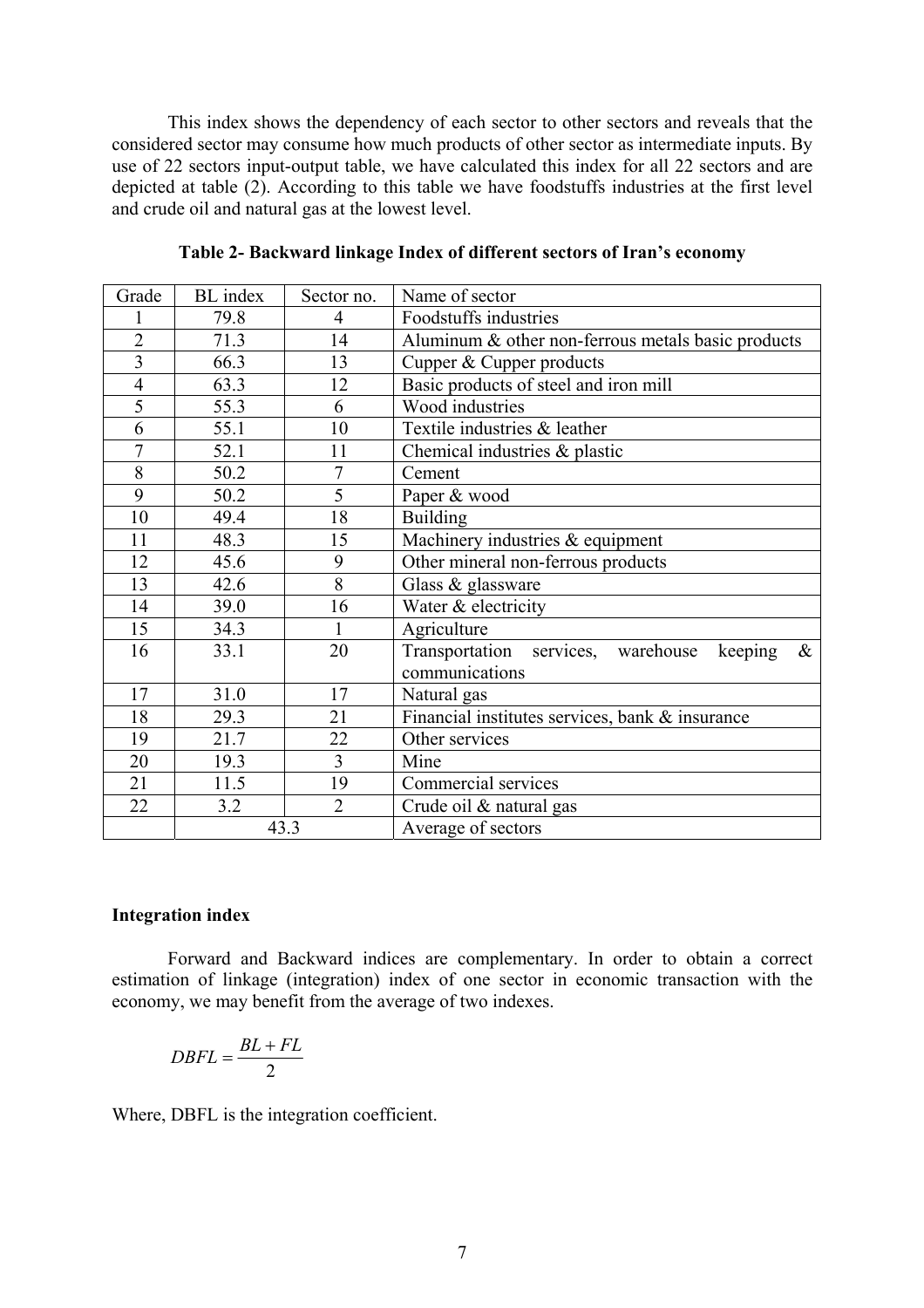According to the forward and backward indices, we can calculate the integration index for different sectors as depicted by table (3). As it is obvious, basic products of steel and iron mills is at the top of table and Crude oil and natural gas in bottom.

| Grade          | Integration | Sector         | Name of sector                                              |  |  |  |
|----------------|-------------|----------------|-------------------------------------------------------------|--|--|--|
|                | index       | no.            |                                                             |  |  |  |
| 1              | 73.7        | 12             | Basic products of steel $&$ iron mill                       |  |  |  |
| $\overline{2}$ | 69.4        | 13             | Cupper & cupper products                                    |  |  |  |
| $\overline{3}$ | 68.4        | 14             | Aluminum & other non-ferrous metals basic products          |  |  |  |
| $\overline{4}$ | 68.1        | $\overline{7}$ | Cement                                                      |  |  |  |
| 5              | 66.4        | 5              | Paper & Wood industries                                     |  |  |  |
| 6              | 66.2        | 8              | Glass & Glassware                                           |  |  |  |
| $\overline{7}$ | 64.9        | 9              | Other mineral non-ferrous products                          |  |  |  |
| 8              | 63.3        | 11             | Chemical $\&$ plastic industries                            |  |  |  |
| 9              | 60.8        | 6              | Wood industries                                             |  |  |  |
| 10             | 55.2        | 16             | Water & Electricity                                         |  |  |  |
| 11             | 51.9        | 3              | Mine                                                        |  |  |  |
| 12             | 49.7        | $\mathbf{1}$   | Agriculture                                                 |  |  |  |
| 13             | 49.5        | $\overline{4}$ | Foodstuffs industries                                       |  |  |  |
| 14             | 48.7        | 21             | Financial institutes services, bank and insurance           |  |  |  |
| 15             | 42.0        | 10             | Textile & leather industries                                |  |  |  |
| 16             | 40.4        | 20             | Transportation<br>warehouse<br>$\&$<br>keeping<br>services, |  |  |  |
|                |             |                | communications                                              |  |  |  |
| 17             | 36.7        | 15             | Machinery & equipment industries                            |  |  |  |
| 18             | 32.6        | 17             | Natural gas                                                 |  |  |  |
| 19             | 28.9        | 18             | <b>Building</b>                                             |  |  |  |
| 20             | 16.1        | 19             | Commercial services                                         |  |  |  |
| 21             | 13.2        | 22             | Other services                                              |  |  |  |
| 22             | 2.8         | $\overline{2}$ | Crude oil & natural gas                                     |  |  |  |
|                | 48.6        |                | Average of sectors                                          |  |  |  |

**Table 3- Integration Index of different sectors of Iran's economy** 

## **Index of direct import intensity**

This index shows the ratio of import of each sector to the production value of the same sector. By this index we may find the import percentage of one sector. For calculation of this index the following formula may be used:

Direct import intensity of j<sup>th</sup> sector = 
$$
\frac{\text{Import of jth sector}}{\text{Production of jth sector}} \times 100
$$

As it is obvious from table (4), direct import intensity of machinery and equipment with an index of %1.39 is at the first level and building sector with an index near to zero is at bottom of the table. Of course, in contrast with previous indices, any lower value for this index may be interpreted as more self-sufficiency of that sector.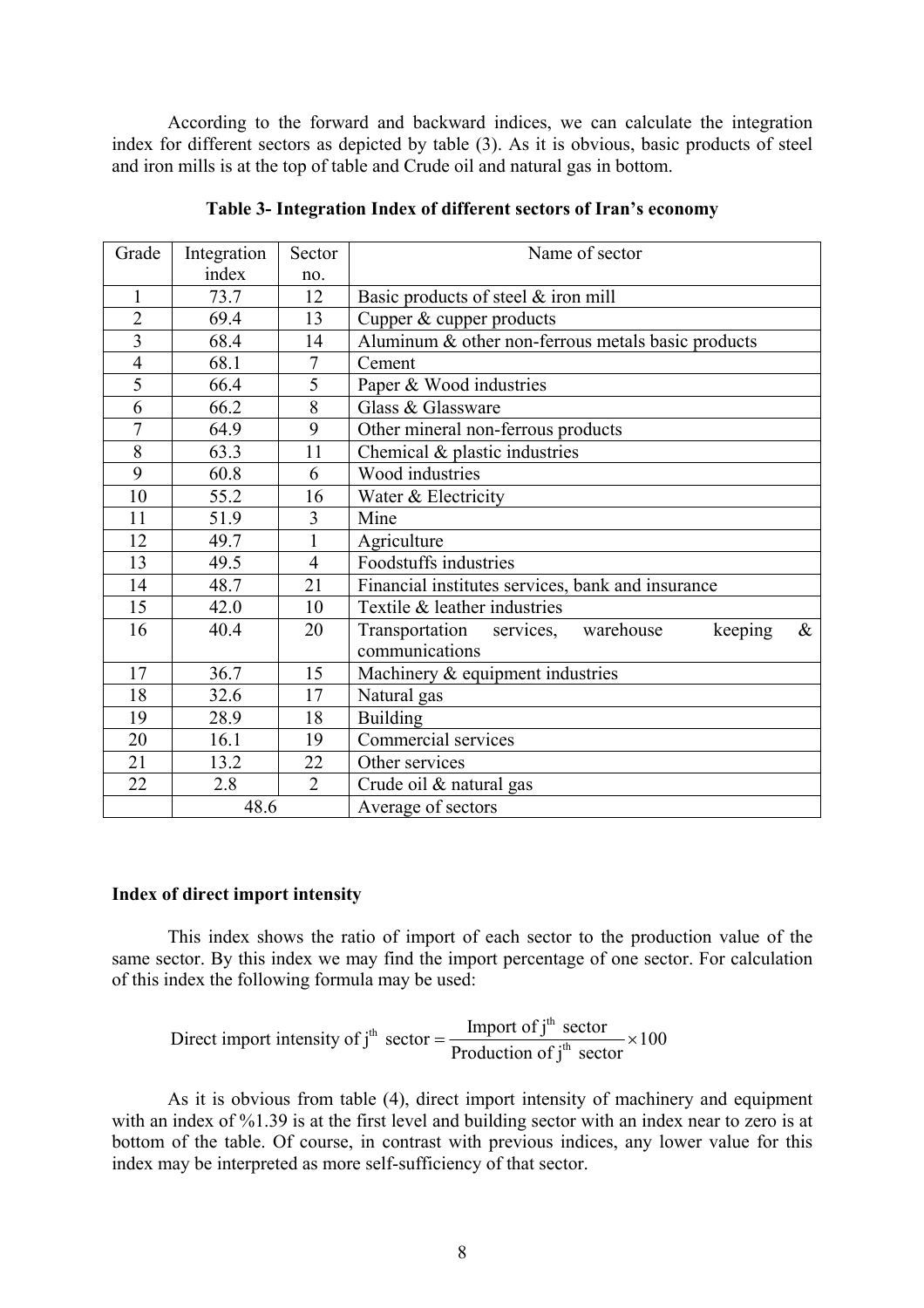| Grade                   | Direct import   | Sector         | Name of sector                                       |
|-------------------------|-----------------|----------------|------------------------------------------------------|
|                         | intensity index | no.            |                                                      |
| $\mathbf{1}$            | 1.3             | 15             | Machinery industries & equipment                     |
| $\overline{2}$          | 1.2             | 12             | Basic products of steel and iron mill                |
| $\overline{\mathbf{3}}$ | 1.0             | 11             | Chemical industries and plastic                      |
| $\overline{4}$          | 0.4             | 14             | Aluminum & other non-ferrous metals basic products   |
| $\overline{5}$          | 0.4             | 5              | Paper & wood industries                              |
| 6                       | 0.3             | $8\,$          | Glass & glassware                                    |
| $\overline{7}$          | 0.1             | 6              | Wood industries                                      |
| 8                       | 0.1             | 10             | Textile & leather industries                         |
| 9                       | 0.1             | 13             | Cupper & cupper products                             |
| 10                      | 0.1             | $\overline{3}$ | Mine                                                 |
| 11                      | 0.0904          | 21             | Financial institutes services, bank and insurance    |
| 12                      | 0.0722          | $\overline{4}$ | Foodstuffs industries                                |
| 13                      | 0.0582          | 20             | Transportation services, warehouse<br>keeping<br>and |
|                         |                 |                | communications                                       |
| 14                      | 0.0484          | 9              | Other mineral non-ferrous products                   |
| 15                      | 0.0414          | $\overline{7}$ | Cement                                               |
| 16                      | 0.0242          | $\mathbf{1}$   | Agriculture                                          |
| 17                      | 0.0192          | 19             | Commercial services                                  |
| 18                      | 0.0014          | 22             | Other services                                       |
| 19                      | 0.0000          | $\overline{2}$ | Crude oil & natural gas                              |
| 20                      | 0.0000          | 16             | Water & electricity                                  |
| 21                      | 0.0000          | 17             | Natural gas                                          |
| 22                      | 0.0000          | 18             | <b>Building</b>                                      |
|                         | 0.2701          |                | Average of sectors                                   |

## **Table 4- Direct import intensity Index of different sectors of Iran's industry**

#### **Index of intermediate import intensity**

This index shows the ratio of intermediate import of each sector to the production value of the same sector. By this index we may find the intermediate import percentage of a sector. On the other hand when this index is high, the related sector is more dependent to foreign economies in producing final and intermediate products. For calculation of this index the following formula may be used:

Intermediate import intensity of j<sup>th</sup> sector = 
$$
\frac{\text{Intermediate import of jth sector}}{\text{Production of jth sector}} \times 100
$$

Table (5) presents this index for 22 sectors. From the viewpoint of intermediate import intensity index, aluminum and other non-ferrous metals is the first and crude oil and natural gas in the last one.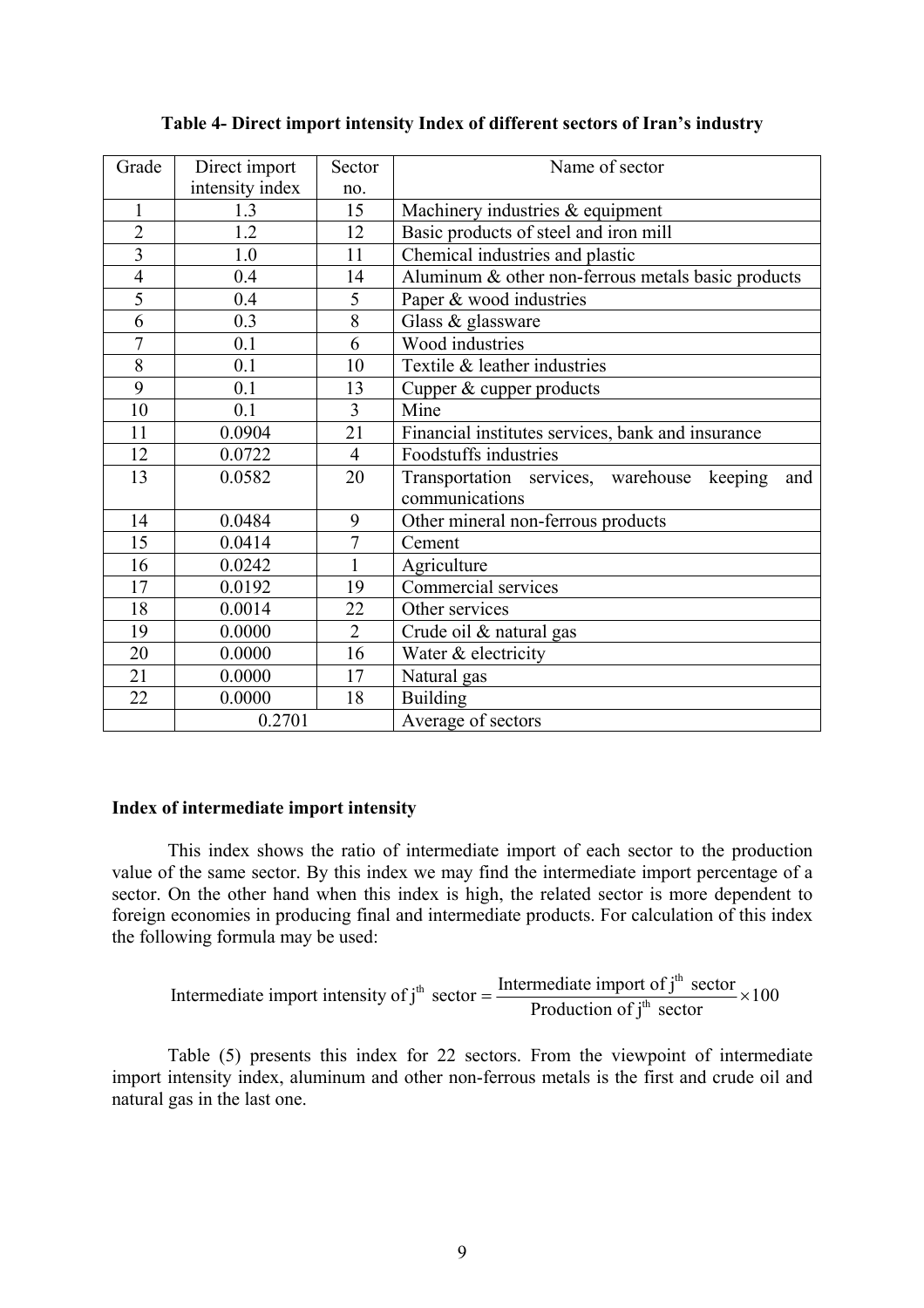|  | Table 5- Intermediate import intensity index of Iran's industry |  |  |  |
|--|-----------------------------------------------------------------|--|--|--|
|  |                                                                 |  |  |  |

| Grade          | Intermediate    | Sector           | Name of sector                                       |
|----------------|-----------------|------------------|------------------------------------------------------|
|                | import          | no.              |                                                      |
|                | intensity index |                  |                                                      |
| $\mathbf{1}$   | 27.5            | 14               | Aluminum & other non-ferrous metals basic products   |
| $\overline{2}$ | 17.75           | 11               | Chemical industries and plastic                      |
| $\overline{3}$ | 17.01           | 12               | Basic products of steel & iron mill                  |
| $\overline{4}$ | 15.7            | 15               | Machinery industries & equipment                     |
| 5              | 13.84           | 18               | <b>Building</b>                                      |
| 6              | 11.79           | 21               | Financial institutes services, bank and insurance    |
| $\overline{7}$ | 10.12           | 5                | Paper & wood industries                              |
| 8              | 9.89            | 20               | Transportation services, warehouse<br>keeping<br>and |
|                |                 |                  | communications                                       |
| 9              | 9.65            | 6                | Wood industries                                      |
| 10             | 9.53            | 13               | Cupper & cupper products                             |
| 11             | 8.97            | 10               | Textile & leather industries                         |
| 12             | 5.08            | 17               | Natural gas                                          |
| 13             | 5.05            | 16               | Water & electricity                                  |
| 14             | 4.68            | 9                | Other mineral non-ferrous products                   |
| 15             | 4.33            | 22               | Other services                                       |
| 16             | 4.26            | 8                | Glass $\&$ glassware                                 |
| 17             | 4.14            | $\overline{4}$   | Foodstuffs industries                                |
| 18             | 3.99            | 1                | Agriculture                                          |
| 19             | 2.3             | $\overline{3}$   | Mine                                                 |
| 20             | 1.22            | 19               | Commercial services                                  |
| 21             | 0.56            | $\boldsymbol{7}$ | Cement                                               |
| 22             | 0.26            | $\overline{2}$   | Crude oil & natural gas                              |
|                | 0.0853          |                  | Average of sectors                                   |

## **Multiplier index**

Multiplier coefficient also reveals the position of a sector in country economy and in relation with other sectors. This index is calculated from the column sums of Leontief inverse (**I**-**A**) -1. Since Leontief inverse shows the direct and indirect linkages of economic sectors, the element of the i<sup>th</sup> row and j<sup>th</sup> column in this matrix reveals the value of direct and indirect inputs required from the i<sup>th</sup> sector for producing one unit of products in sector j. The columns sums of this matrix reveal the total effect of the increase of one unit production of the corresponding sector on other economic sectors. When multiplier index is high, the corresponding sector is more income generator in the economy than the other sectors. It means that we may consider that sector as stimulator engine of the economy.

Table (6) reveals the multiplier for 22 Iran's sectors. As it is obvious, the highest coefficient belongs to aluminum and other non-ferrous metals basic products. That is one unit increase of final demand in this sector, will increase total production of the economy by 2.52 units. The lowest amount of this index belongs to crude oil and natural gas. Whatever the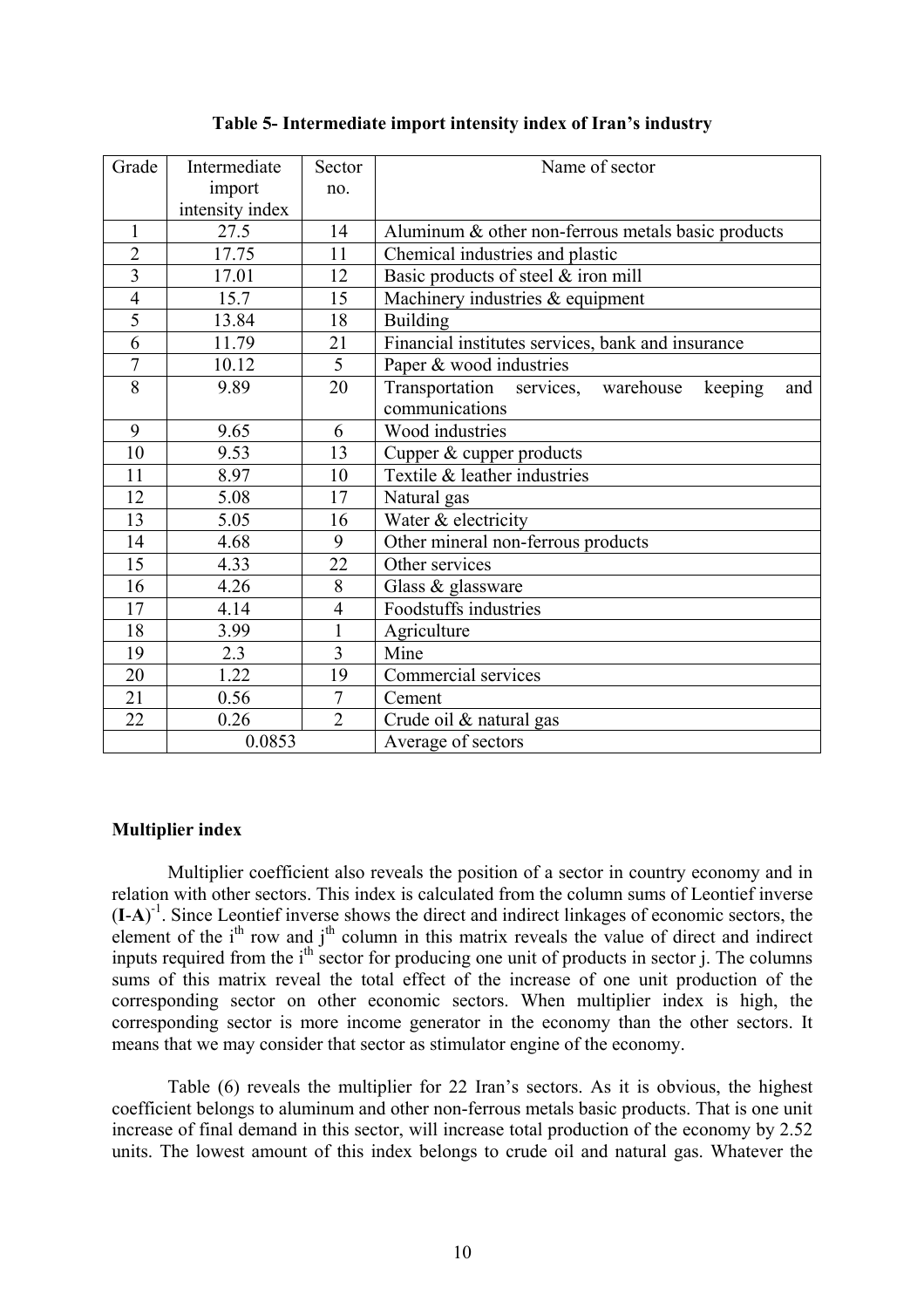needs and linkages of one sector to the intermediate outputs of other sectors is higher; its multiplier is also higher.

| Grade                   | Multiplier | Sector         | Name of sector                                          |  |  |  |
|-------------------------|------------|----------------|---------------------------------------------------------|--|--|--|
|                         |            | no.            |                                                         |  |  |  |
| $\mathbf{1}$            | 2.51       | 14             | Aluminum & other non-ferrous metals basic products      |  |  |  |
| $\overline{2}$          | 2.30       | $\overline{4}$ | Foodstuffs industries                                   |  |  |  |
| $\overline{\mathbf{3}}$ | 2.14       | 12             | Basic products of steel & iron mill                     |  |  |  |
| $\overline{4}$          | 1.99       | 13             | Cupper & cupper products                                |  |  |  |
| 5                       | 1.98       | 10             | Textile & leather industries                            |  |  |  |
| 6                       | 1.92       | 6              | Wood industries                                         |  |  |  |
| $\overline{7}$          | 1.91       | 18             | <b>Building</b>                                         |  |  |  |
| 8                       | 1.89       | 15             | Machinery industries & equipment                        |  |  |  |
| 9                       | 1.85       | 11             | Chemical industries & plastic                           |  |  |  |
| 10                      | 1.81       | 5              | Paper & wood industries                                 |  |  |  |
| 11                      | 1.75       | $\overline{7}$ | Cement                                                  |  |  |  |
| 12                      | 1.72       | 9              | Other mineral non-ferrous products                      |  |  |  |
| 13                      | 1.67       | 8              | Glass & glassware                                       |  |  |  |
| 14                      | 1.63       | 16             | Water & electricity                                     |  |  |  |
| 15                      | 1.56       | $\mathbf{1}$   | Agriculture                                             |  |  |  |
| 16                      | 1.53       | 20             | services, warehouse<br>Transportation<br>keeping<br>and |  |  |  |
|                         |            |                | communications                                          |  |  |  |
| 17                      | 1.47       | 21             | Financial institutes services, bank and insurance       |  |  |  |
| 18                      | 1.47       | 17             | Natural gas                                             |  |  |  |
| 19                      | 1.39       | 22             | Other services                                          |  |  |  |
| 20                      | 1.30       | $\overline{3}$ | Mine                                                    |  |  |  |
| 21                      | 1.20       | 19             | Commercial services                                     |  |  |  |
| 22                      | 1.05       | $\overline{2}$ | Crude oil & Natural gas                                 |  |  |  |
|                         | 1.73       |                | Average of sectors                                      |  |  |  |

**Table 6- Multiplier of different sectors of Iran's industry** 

#### **Dispersion power index**

This index measures the power of dispersion of increasing one unit of final demand of a sector on production of other sectors. Higher dispersion index means that the considered sector will more affect growth of other sectors. This index is defined as follows:

$$
P = \frac{n \sum_{j=1}^{n} b_{ij}}{\sum_{i=1}^{n} \sum_{j=1}^{n} b_{ij}} = \frac{n \times sum \ of \ i^{th} row \ of \ Lentief \ inverse}{sum \ of \ all \ elements \ of \ Lentief \ inverse}
$$

Where  $b_{ij}$  is the elements of Leontief inverse and n is number of sectors. This index, is also named as normal forward linkage index which is the result of dividing the average of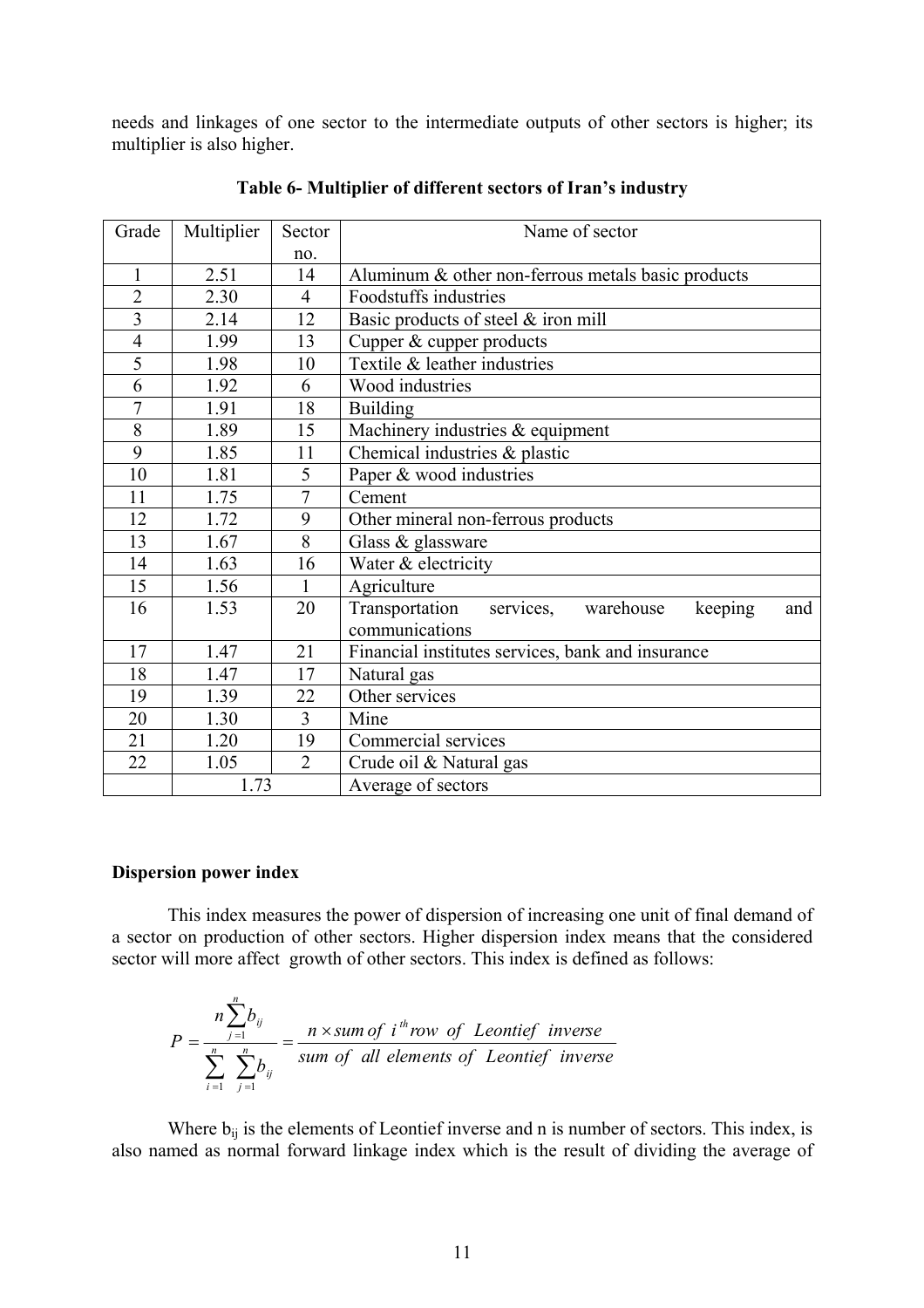coefficient of sector j:  $\frac{1}{n} \sum_{j=1}^{n}$ *n*  $\frac{Z}{n}$   $\frac{U}{j}$   $\frac{U}{j}$ *b*  $\sum_{i=1}^{n} b_{ij}$  by total economy average of  $\frac{1}{n^2} \begin{pmatrix} n \\ \sum_{i=1}^{n} \\ 1 \end{pmatrix}$  $\begin{array}{cc} \n\angle & \angle & \cup_i \\ \n=1 & j=1 \n\end{array}$ *b*  $rac{1}{n^2} \left( \sum_{i=1}^n \sum_{j=1}^n b_{ij} \right)$  $\left(\sum_{i=1}^{\infty}\sum_{j=1}^{n}b_{ij}\right)$ . If P is higher than 1, then the effects of that sector on other sectors is greater than average of the economy and conversely, when p is less than 1, then means the effectiveness of this sector is less than the average of economic sectors. Table (7) shows the amounts of this index. From this point of view, aluminum and other basic products of non-ferrous metals is at the top and the crude oil and natural gas is at bottom of ranking.

| Grade                   | Distribution | Sector         | Name of sector                                       |  |  |
|-------------------------|--------------|----------------|------------------------------------------------------|--|--|
|                         | index        | no.            |                                                      |  |  |
| $\mathbf{1}$            | 1.45         | 14             | Aluminum and other non-ferrous metals basic products |  |  |
| $\overline{2}$          | 1.32         | $\overline{4}$ | Foodstuffs industries                                |  |  |
| $\overline{\mathbf{3}}$ | 1.23         | 12             | Basic products of steel & iron mill                  |  |  |
| $\overline{4}$          | 1.14         | 13             | Cupper & cupper products                             |  |  |
| 5                       | 1.14         | 10             | Textile & leather industries                         |  |  |
| 6                       | 1.10         | 6              | Wood industries                                      |  |  |
| $\overline{7}$          | 1.10         | 18             | <b>Building</b>                                      |  |  |
| $\overline{8}$          | 1.09         | 15             | Machinery industries & equipment                     |  |  |
| 9                       | 1.06         | 11             | Chemical industries & plastic                        |  |  |
| 10                      | 1.01         | 5              | Paper & wood industries                              |  |  |
| 11                      | 1.01         | $\overline{7}$ | Cement                                               |  |  |
| 12                      | 0.99         | 9              | Other mineral non-ferrous products                   |  |  |
| 13                      | 0.96         | 8              | Glass & glassware                                    |  |  |
| 14                      | 0.94         | 16             | Water & electricity                                  |  |  |
| 15                      | 0.90         | $\mathbf{1}$   | Agriculture                                          |  |  |
| 16                      | 0.88         | 20             | Transportation services, warehouse<br>keeping<br>and |  |  |
|                         |              |                | communications                                       |  |  |
| 17                      | 0.85         | 21             | Financial institutes services, bank and insurance    |  |  |
| 18                      | 0.84         | 17             | Natural gas                                          |  |  |
| 19                      | 0.80         | 22             | Other services                                       |  |  |
| 20                      | 0.75         | $\overline{3}$ | Mine                                                 |  |  |
| 21                      | 0.69         | 19             | Commercial services                                  |  |  |
| 22                      | 0.60         | $\overline{2}$ | Crude oil & Natural gas                              |  |  |
|                         | 1.00         |                | Average of sectors                                   |  |  |

**Table 7- Dispersion power index of different sectors of Iran's industry** 

## **Index of sensitivity**

The sensitivity index is complement to dispersion power index. More production of input by one sector for other sectors causes the former a sensitive sector and its sensitivity index will be higher. This index is calculated by the following formula: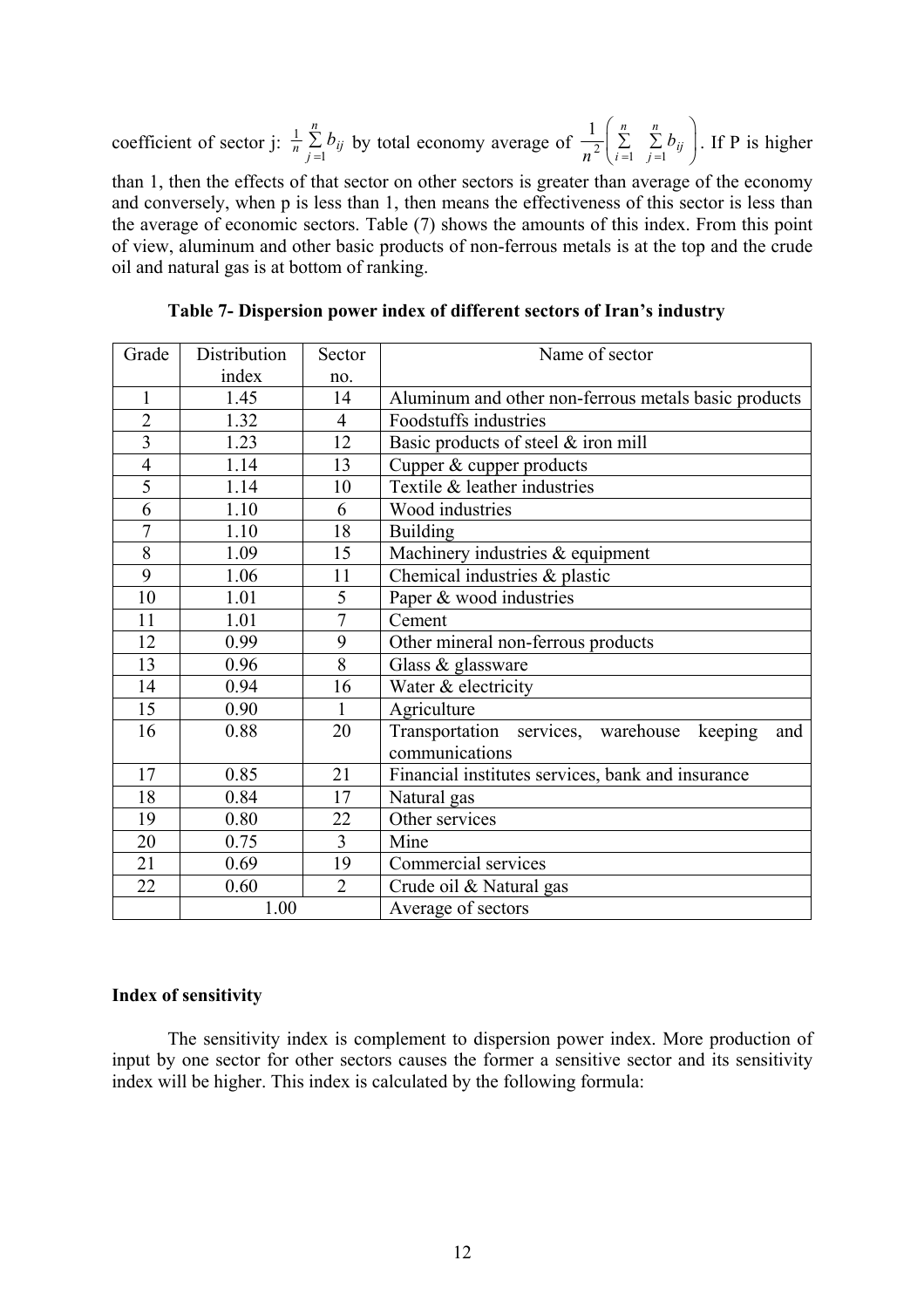$$
q = \frac{n \sum_{i=1}^{n} b_{ij}}{\sum_{i=1}^{n} \sum_{j=1}^{n} b_{ij}} = \frac{n \times sum \ of \ j^{th} column \ of \ Leontief \ inverse}{sum \ of \ all \ elements \ of \ Leontief \ inverse}
$$

Where  $b_{ij}$  is the elements of Leontief inverse and n is number of sectors. This index is also named as normal backward linkage index which is derived by dividing the average coefficients of sector j,  $\frac{\ }{n}\sum_{i=1}^{n}$ 1 *n*  $\sum_{i=1}^{L} b_{ij}$ *b*  $\frac{1}{n} \sum_{i=1}^{n} b_{ij}$  by total economy coefficients of  $\frac{1}{n^2} \left| \sum_{i=1}^{n} \sum_{j=1}^{n} b_{ij} \right|$  $\bigg)$  $\setminus$  $\overline{\phantom{a}}$  $\setminus$  $\left(\sum_{i=1}^n\right)\sum_{j=1}^n$ *i n j*  $\frac{1}{n^2}\left(\sum_{i=1}^n\sum_{j=1}^n b_{ij}\right)$  $\frac{1}{2} \left( \sum_{i=1}^{n} \sum_{j=1}^{n} b_{ij} \right)$ . If

sensitivity index is high, it means the effectiveness of this sector from the other sector's growth is higher than the growth of the others. That is, it means the growth of other sectors force this sector to grow; because, this sector should produce and fulfill the demands of other sectors for intermediate inputs. A sector with high sensitivity index means that it is a basic sector and any lack of attention to that sector may result bottlenecks in the growth of other sectors. This is because this sector should supply the intermediate inputs of other sectors in production process and in case of its passive growth; there would be a shortage in supply of required intermediate inputs for other sectors.

Table (8) shows the sensitivity indices for different sectors of Iran's economy. As it is obvious, chemical & rubber industries are at the top and cement is at the bottom of the list. According to the dispersion power index (primary effects, either direct or indirect) and sensitivity index (secondary effects) we may specify the priority of different sectors. It is obvious that those sectors with high P and Q may have higher position and ability in internalization of production system and production process.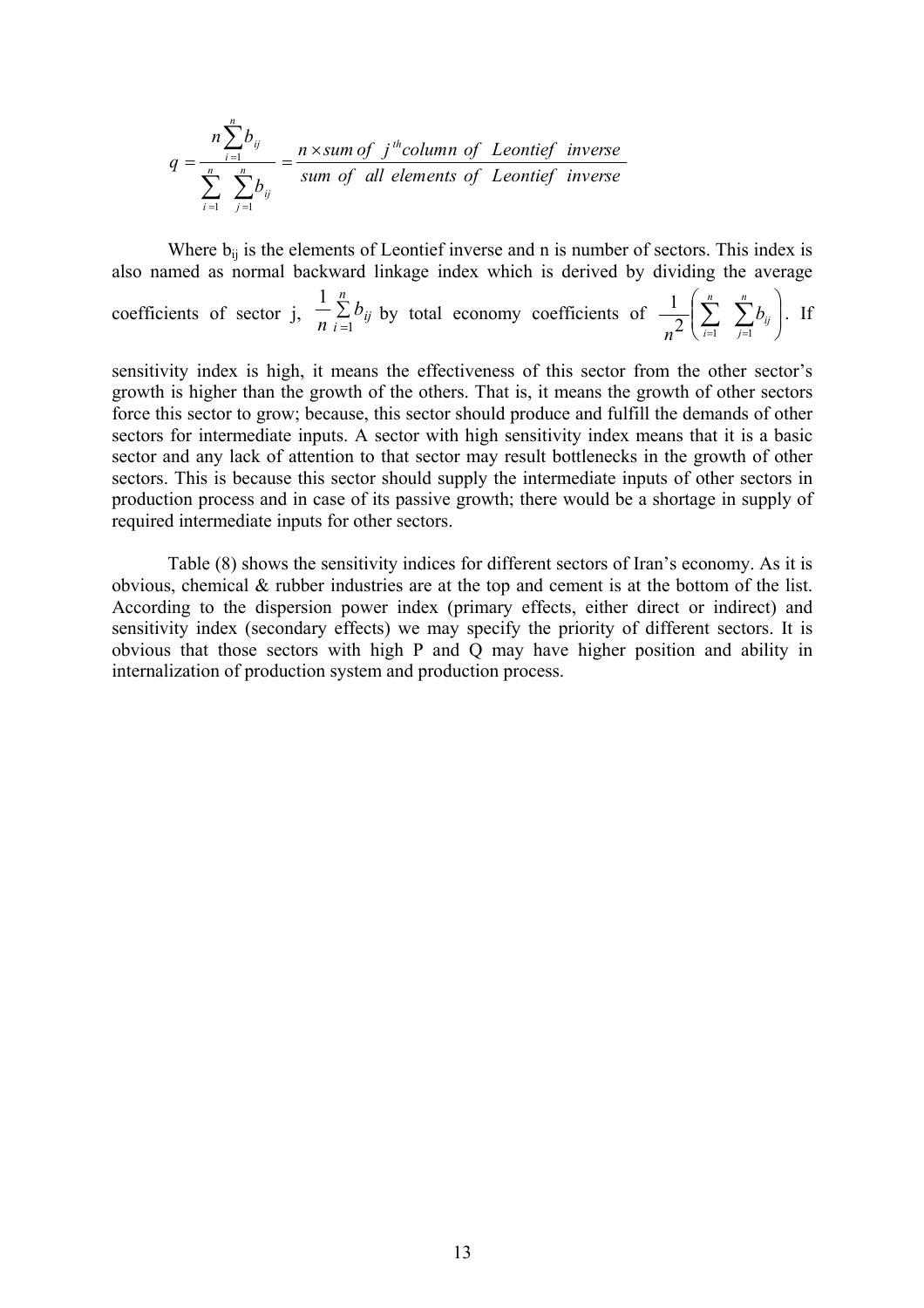| Grade          | Sensitivity | Sector         | Name of sector                                          |  |  |  |
|----------------|-------------|----------------|---------------------------------------------------------|--|--|--|
|                | index       | no.            |                                                         |  |  |  |
| $\mathbf{1}$   | 1.73        | 11             | Chemical industries $\&$ plastic                        |  |  |  |
| $\overline{2}$ | 1.65        | $\mathbf{1}$   | Agriculture                                             |  |  |  |
| $\overline{3}$ | 1.53        | 20             | services, warehouse<br>Transportation<br>keeping<br>and |  |  |  |
|                |             |                | communications                                          |  |  |  |
| $\overline{4}$ | 1.47        | 19             | Commercial services                                     |  |  |  |
| $\overline{5}$ | 1.24        | 12             | Basic products of steel and iron mill                   |  |  |  |
| 6              | 1.22        | $\overline{3}$ | Mine                                                    |  |  |  |
| 7              | 1.13        | 15             | Machinery industries & equipment                        |  |  |  |
| 8              | 1.12        | 14             | Aluminum & other non-ferrous metals basic products      |  |  |  |
| 9              | 1.02        | 16             | Water & Electricity                                     |  |  |  |
| 10             | 1.00        | 22             | Other services                                          |  |  |  |
| 11             | 0.91        | 10             | Textile leather industries                              |  |  |  |
| 12             | 0.91        | 5              | Paper & wood industries                                 |  |  |  |
| 13             | 0.80        | $\overline{4}$ | Foodstuffs industries                                   |  |  |  |
| 14             | 0.79        | 21             | Financial institutes services, bank and insurance       |  |  |  |
| 15             | 0.74        | 9              | Other mineral non-ferrous products                      |  |  |  |
| 16             | 0.69        | 13             | Cupper & cupper products                                |  |  |  |
| 17             | 0.69        | $\overline{2}$ | Crude oil & natural gas                                 |  |  |  |
| 18             | 0.68        | 8              | Glass & glassware                                       |  |  |  |
| 19             | 0.68        | 18             | <b>Building</b>                                         |  |  |  |
| 20             | 0.67        | 6              | Wood industries                                         |  |  |  |
| 21             | 0.65        | 17             | Natural gas                                             |  |  |  |
| 22             | 0.60        | $\overline{7}$ | Cement                                                  |  |  |  |
|                | 1.0000      |                | Average of sectors                                      |  |  |  |

## **Table 8- Sensitivity index of different sectors of Iran's industry**

#### **Variability indices (coefficient of variation)**

Normal forward (dispersion) and normal backward (sensitivity) indices may be greater than 1, but the linkages may be through few sectors' linkages and strong linkages are by only few sectors. In other words, normal backward or forward linkages may be relatively unequal among sectors. The following indices are presented to remove this shortage. The forward coefficient of variation or normal forward linkage is:

$$
FV_i = \sqrt{\frac{\frac{1}{n-1} \sum_{j=1}^{n} \left( b_{ij} - \frac{1}{n} \sum_{j=1}^{n} b_{ij} \right)}{\frac{1}{n} \sum_{j=1}^{n} b_{ij}}}
$$

The backward coefficient of variation or normal backward linkage is: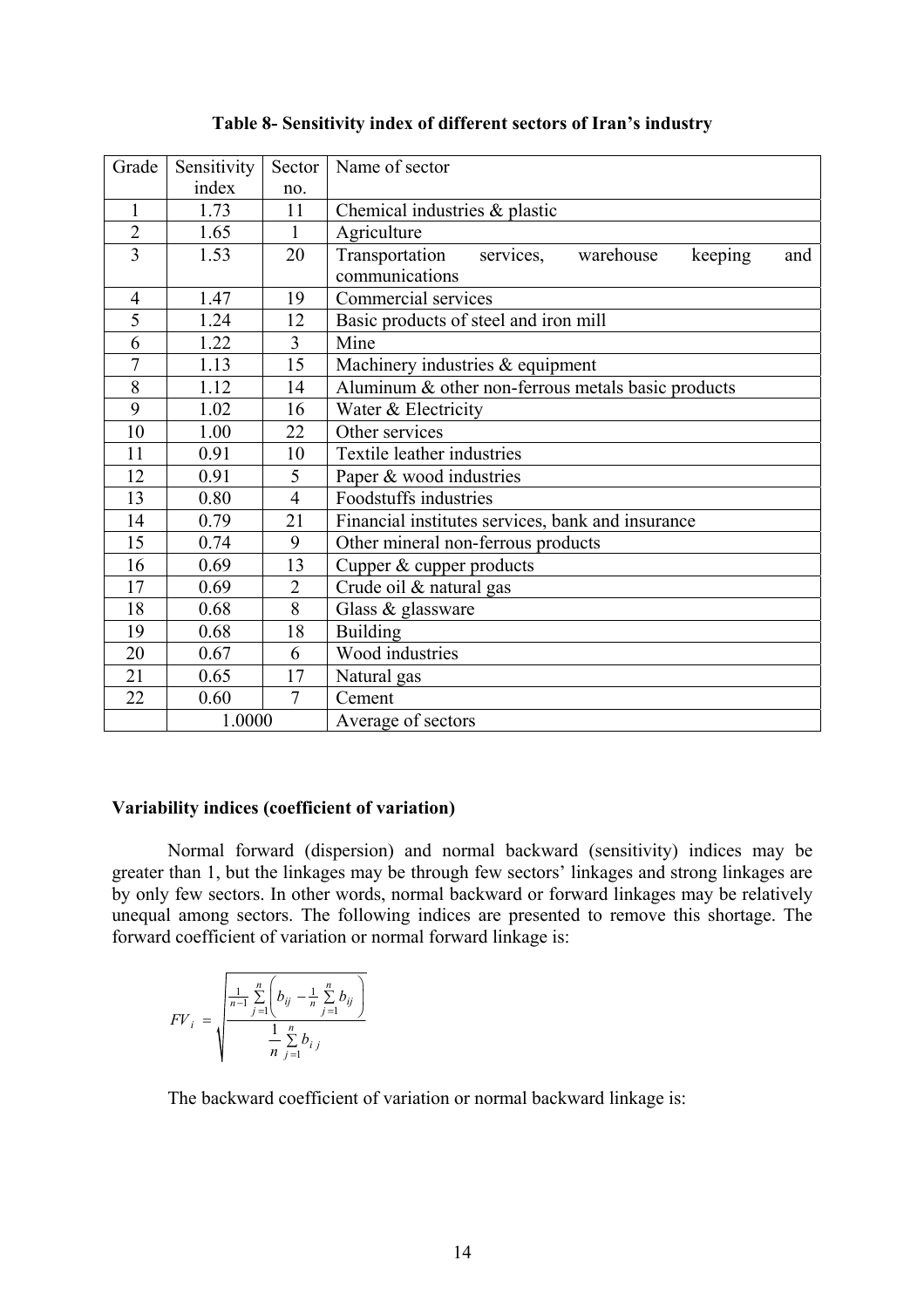$$
BV_i = \sqrt{\frac{\frac{1}{n-1} \sum_{i=1}^{n} \left( b_{ij} - \frac{1}{n} \sum_{i=1}^{n} b_{ij} \right)}{\frac{1}{n} \sum_{i=1}^{n} b_{ij}}
$$

Now, by dividing these indices by their means, forward spread index is created as:

$$
FS_i = \frac{FV_i}{FV} = \frac{FV_i}{\frac{1}{n} \sum_{i=1}^{n} FV_i}
$$

And backward spread index as:

$$
BS_j = \frac{BV_j}{BV} = \frac{BV_j}{\frac{1}{n} \sum_{j=1}^{n} BV_j}
$$

Lower backward and forward spread indices means that sector has more consolidate relations with backward and forward sectors. Tables (9) and (10) show these indices for 22 sectors with an order from higher to lower.

From the point of view of backward spread index, aluminum and other basic products of non-ferrous metals has the most amount and commercial services has the lowest amount. If BS is lower than 1, it is signing that the linkages of this sector with other sectors have been distributed equally and in contrast if it is higher than 1, it is signing that the linkage of this sector comes from linkage to only few other sectors.

As it is obvious from the backward diffusion index table that aluminum and other basic non-ferrous metal products has highest backward spread index and building has lowest spread index. If FS is lower than 1, it means that the backward linkages of considered sector have been distributed equally (in comparison with other sectors) and if FS is higher than 1, it is a sign of linkages with few other sectors.

Totally, if P index is greater than or equal to1 and BS index is lower than 1, then the corresponding sector is a key sector from backward linkage point of view. Also if q index is greater than or equal to 1, and FS is lower than 1, then the corresponding sector is an important and key sector from forward linkages point of view. (Bulmer 1982)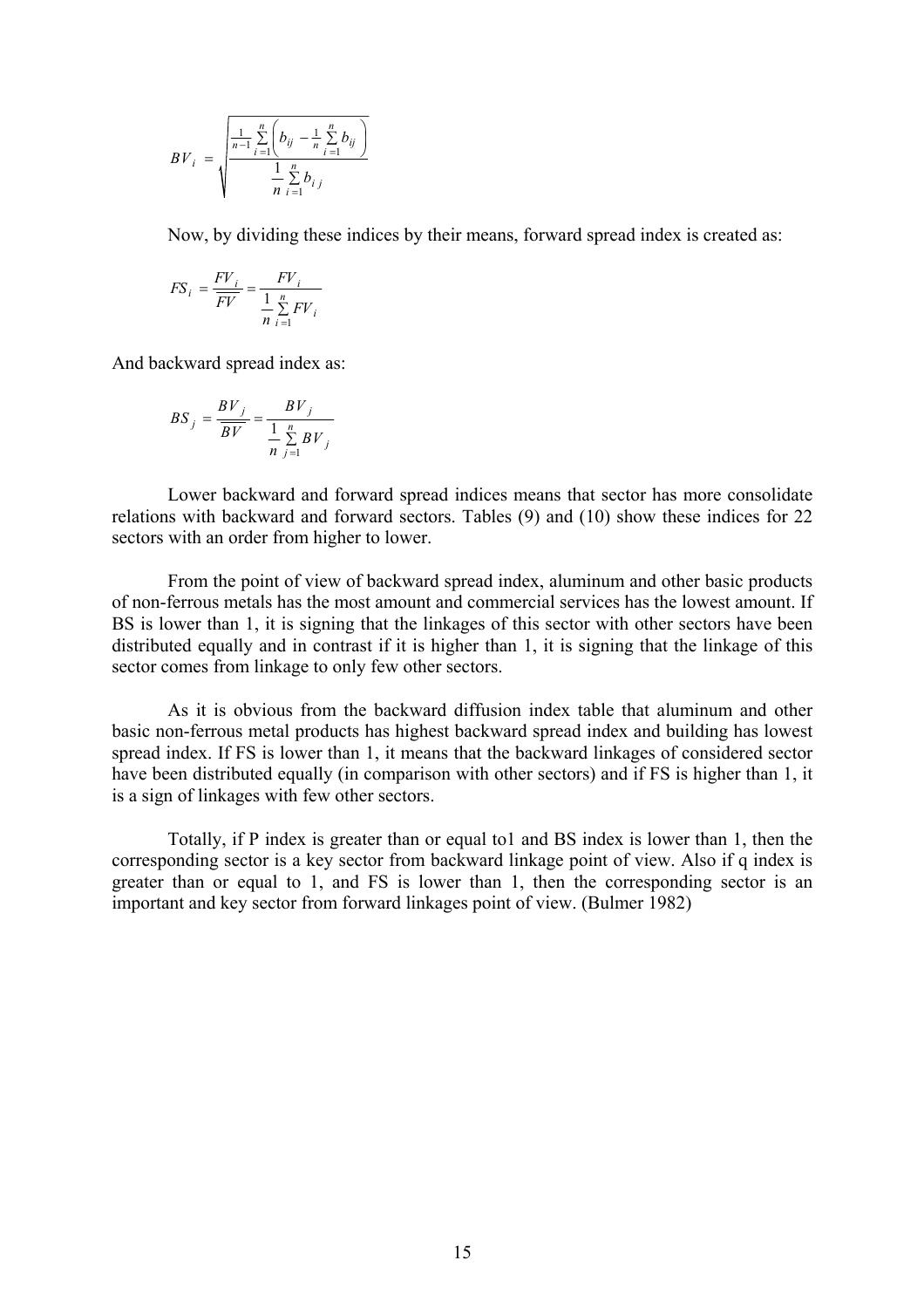| Grade | Diffusion | Sector          | Name of sector                                          |  |  |  |  |
|-------|-----------|-----------------|---------------------------------------------------------|--|--|--|--|
|       | index     | no.             |                                                         |  |  |  |  |
| 23    | 0.6638    | 19              | Commercial services                                     |  |  |  |  |
| 24    | 0.7333    | 20              | services, warehouse<br>keeping<br>Transportation<br>and |  |  |  |  |
|       |           |                 | communications                                          |  |  |  |  |
| 25    | 0.8128    | $\overline{3}$  | Mine                                                    |  |  |  |  |
| 26    | 0.8170    | 11              | Chemical industries & plastic                           |  |  |  |  |
| 27    | 0.8193    | 22              | Other services                                          |  |  |  |  |
| 28    | 0.8808    | $\overline{15}$ | Machinery industries & equipment                        |  |  |  |  |
| 29    | 0.9523    | 16              | Water & Electricity                                     |  |  |  |  |
| 30    | 0.9892    | 9               | Other mineral non-ferrous products                      |  |  |  |  |
| 31    | 0.9942    | $\overline{2}$  | Crude oil & natural gas                                 |  |  |  |  |
| 32    | 0.9959    | $\mathbf{1}$    | Agriculture                                             |  |  |  |  |
| 33    | 1.0053    | 18              | <b>Building</b>                                         |  |  |  |  |
| 34    | 1.0280    | 17              | Natural gas                                             |  |  |  |  |
| 35    | 1.0389    | $\overline{4}$  | Foodstuffs industries                                   |  |  |  |  |
| 36    | 1.0567    | 21              | Financial institutes services, bank and insurance       |  |  |  |  |
| 37    | 1.0714    | 5               | Paper & wood industries                                 |  |  |  |  |
| 38    | 1.0725    | $\overline{7}$  | Cement                                                  |  |  |  |  |
| 39    | 1.0934    | 12              | Basic steel products & iron mill                        |  |  |  |  |
| 40    | 1.0982    | 8               | Glass & glassware                                       |  |  |  |  |
| 41    | 1.1167    | 6               | Wood industries                                         |  |  |  |  |
| 42    | 1.1465    | 13              | Cupper & cupper products                                |  |  |  |  |
| 43    | 1.2065    | 10              | Textile & leather industries                            |  |  |  |  |
| 44    | 1.4066    | 14              | Aluminum $\&$ other non-ferrous metals basic products   |  |  |  |  |
|       | 1.0000    |                 | The average of sectors                                  |  |  |  |  |

## **Table 9- Forward spread index of different sectors of Iran's industry**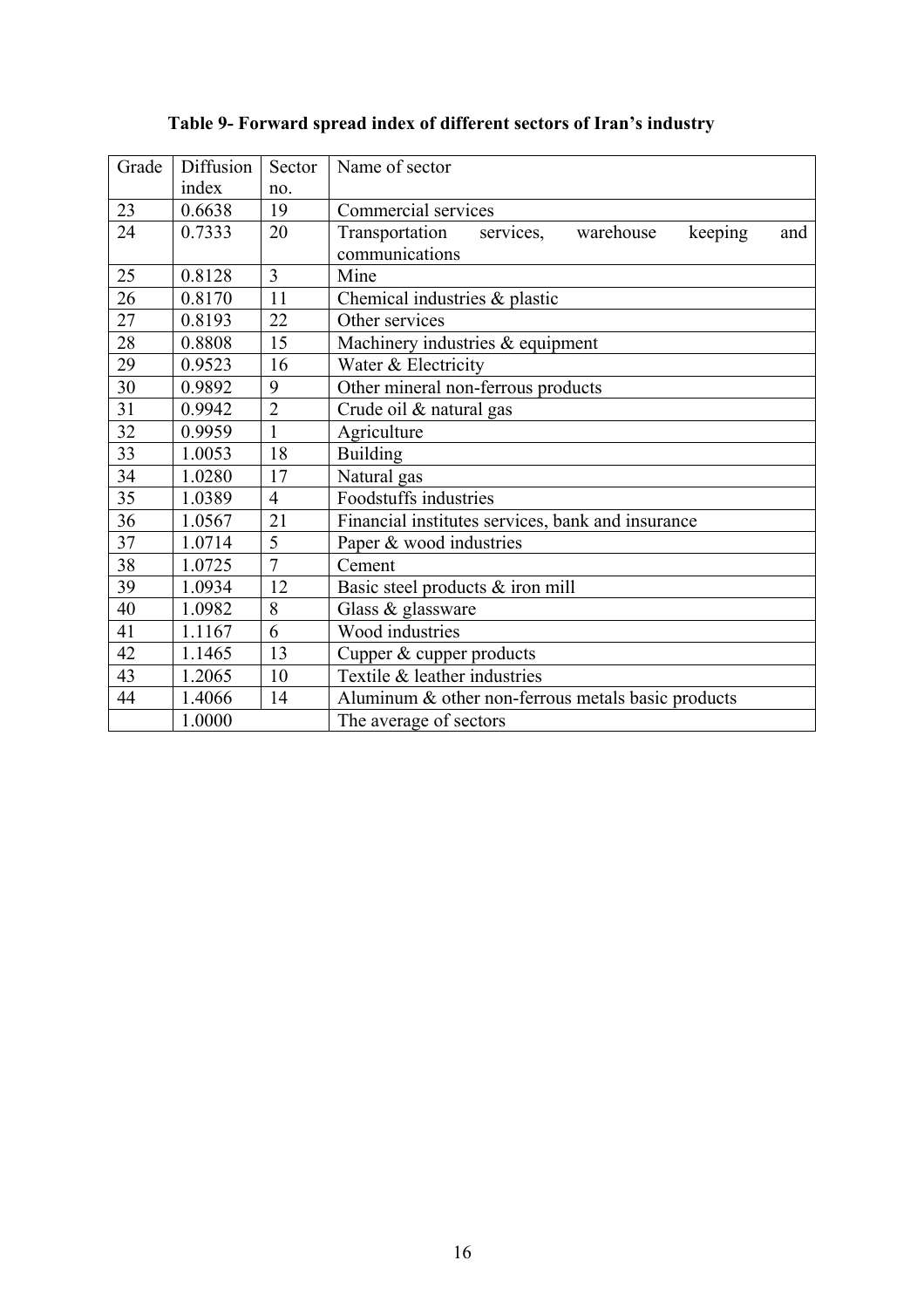## **Table 10- Backward spread index of different sectors of Iran's industry**

| Grade          | <b>Backward</b> | Sector         | Name of sector                                          |  |  |
|----------------|-----------------|----------------|---------------------------------------------------------|--|--|
|                | diffusion       | no.            |                                                         |  |  |
|                | index           |                |                                                         |  |  |
| $\mathbf{1}$   | 0.8051          | 18             | <b>Building</b>                                         |  |  |
| $\overline{2}$ | 0.8340          | $\overline{7}$ | Cement                                                  |  |  |
| $\overline{3}$ | 0.8593          | 9              | Other mineral non-ferrous products                      |  |  |
| $\overline{4}$ | 0.9017          | 6              | Wood industries                                         |  |  |
| 5              | 0.9085          | 17             | Natural gas                                             |  |  |
| 6              | 0.9247          | 15             | Machinery industries & equipment                        |  |  |
| $\overline{7}$ | 0.9281          | 8              | Glass & glassware                                       |  |  |
| 8              | 0.9484          | 22             | Other services                                          |  |  |
| 9              | 0.9532          | 13             | Cupper & cupper products                                |  |  |
| 10             | 0.9758          | $\overline{3}$ | Mines                                                   |  |  |
| 11             | 1.0041          | $\overline{4}$ | Foodstuffs industries                                   |  |  |
| 12             | 1.0145          | 16             | Water & electricity                                     |  |  |
| 13             | 1.0192          | 5              | Paper & wood industries                                 |  |  |
| 14             | 1.0285          | 20             | keeping<br>Transportation services,<br>warehouse<br>and |  |  |
|                |                 |                | communications                                          |  |  |
| 15             | 1.0307          | 19             | Commercial services                                     |  |  |
| 16             | 1.0387          | 21             | Financial institutes services, bank and insurance       |  |  |
| 17             | 1.0864          | $\overline{2}$ | Crude oil & natural gas                                 |  |  |
| 18             | 1.0903          | 10             | Textile & leather industries                            |  |  |
| 19             | 1.1025          | 11             | Chemical industries & plastic                           |  |  |
| 20             | 1.1062          | 12             | Basic steel products & iron mill                        |  |  |
| 21             | 1.1864          | $\mathbf{1}$   | Agriculture                                             |  |  |
| 22             | 1.2538          | 14             | Aluminum & other basic products of non-ferrous metals   |  |  |
|                | 1.0000          |                | Average of sectors                                      |  |  |

## **Omission of import from dispersion and sensitivity indices**

As it mentioned earlier, operationally, the dispersion and sensitivity indices are used to determine the key sectors. But it may be distorted by existence of the role of imports; because the calculated indices are affected by the amount of intermediate imports. In this case, establishment of linkages may due to sectors' needs of intermediate imports. Therefore, it will be better to calculate the dispersion and sensitivity indices after omitting the effects of imports from Leontief inverse by use of domestic Leontief inverse matrix of  $(I - A_d)^{-1}$ .

Tables (11) and (12) show the dispersion and sensitivity indices according to domestic Leontief inverse. To obtain domestic Leontief inverse we deduct the intermediate imports matrix from the first area matrix of input-output table; and then calculate  $(I - A_d)^{-1}$ .

As it is obvious, after omitting the import effects, the foodstuffs industries has higher dispersion index than the other sectors and crude oil and natural gas has the lowest value. Also after omitting the effect of imports from sensitivity index of different sectors,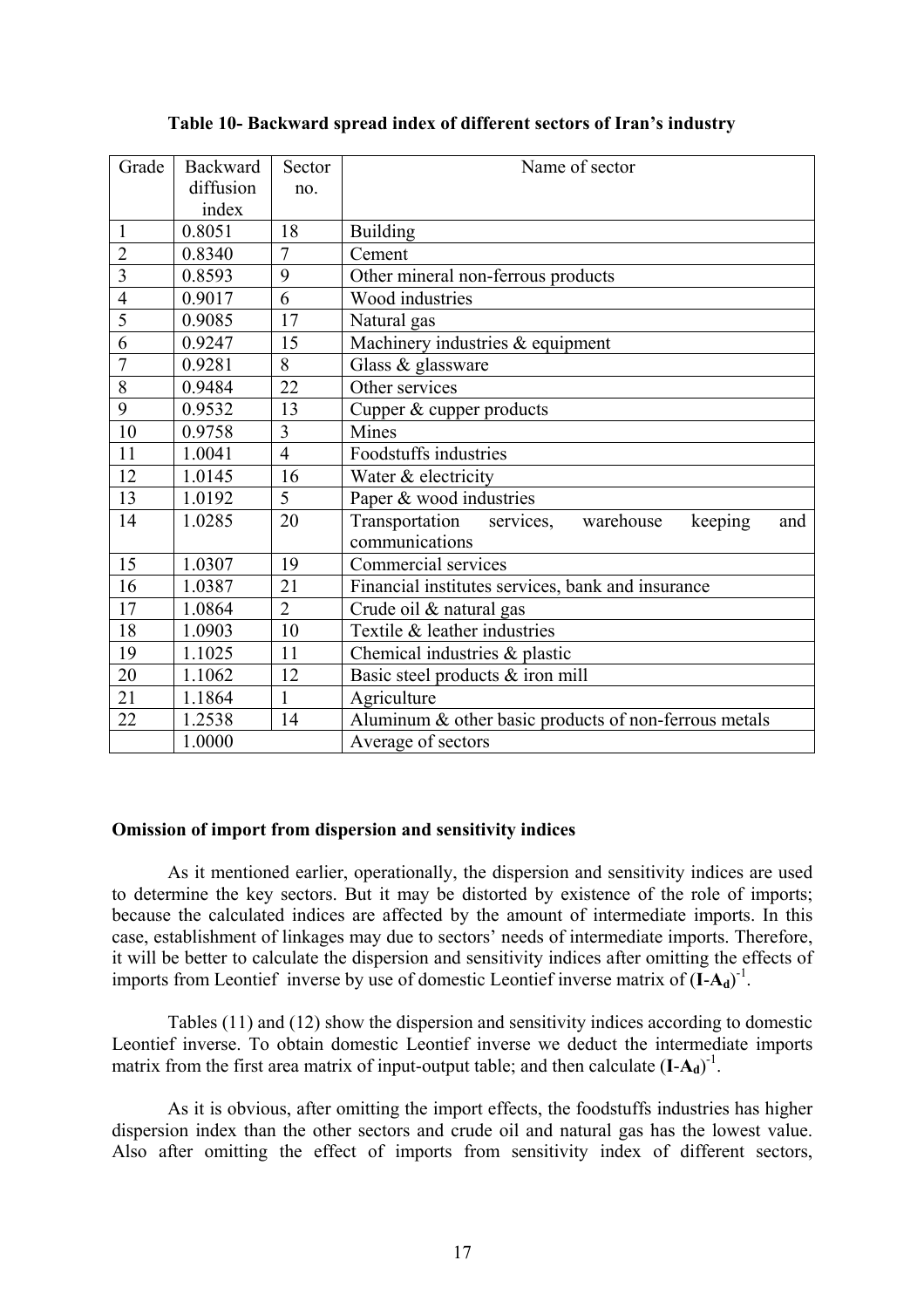agriculture sector has the first rank and cement sector has the last rank. Before omitting the import effect, we had agriculture sector in second and cement in the last ranks.

| Grade          | Dispersion | Sector         | Name of sector                                          |  |
|----------------|------------|----------------|---------------------------------------------------------|--|
|                | index      | no.            |                                                         |  |
| $\mathbf{1}$   | 1.42       | $\overline{4}$ | Foodstuffs industries                                   |  |
| $\overline{2}$ | 1.16       | 13             | Cupper & cupper products                                |  |
| 3              | 1.14       | 10             | Textile & leather industries                            |  |
| $\overline{4}$ | 1.12       | 12             | Basic products of steel & iron mill                     |  |
| 5              | 1.11       | $\overline{7}$ | Cement                                                  |  |
| 6              | 1.11       | 6              | Wood industries                                         |  |
| 7              | 1.09       | 14             | Aluminum & other non-ferrous metals basic products      |  |
| 8              | 1.05       | 9              | Other mineral non-ferrous products                      |  |
| 9              | 1.04       | 5              | Paper & wood industries                                 |  |
| 10             | 1.03       | 8              | Glass & glassware                                       |  |
| 11             | 1.02       | 18             | <b>Building</b>                                         |  |
| 12             | 0.99       | 16             | Water & electricity                                     |  |
| 13             | 0.98       | 15             | Machinery & equipment industries                        |  |
| 14             | 0.97       | 11             | Chemical industries $&$ plastic                         |  |
| 15             | 0.96       | 1              | Agriculture                                             |  |
| 16             | 0.89       | 17             | Natural gas                                             |  |
| 17             | 0.87       | 20             | services, warehouse<br>Transportation<br>keeping<br>and |  |
|                |            |                | communications                                          |  |
| 18             | 0.84       | 22             | Other services                                          |  |
| 19             | 0.83       | 21             | Financial institutes services, bank and insurance       |  |
| 20             | 0.82       | 3              | Mine                                                    |  |
| 21             | 0.77       | 19             | Commercial services                                     |  |
| 22             | 0.69       | $\overline{2}$ | Crude oil & natural gas                                 |  |
|                | 1.0000     |                | Average of sectors                                      |  |

**Table 11- Dispersion index after omission of import effect**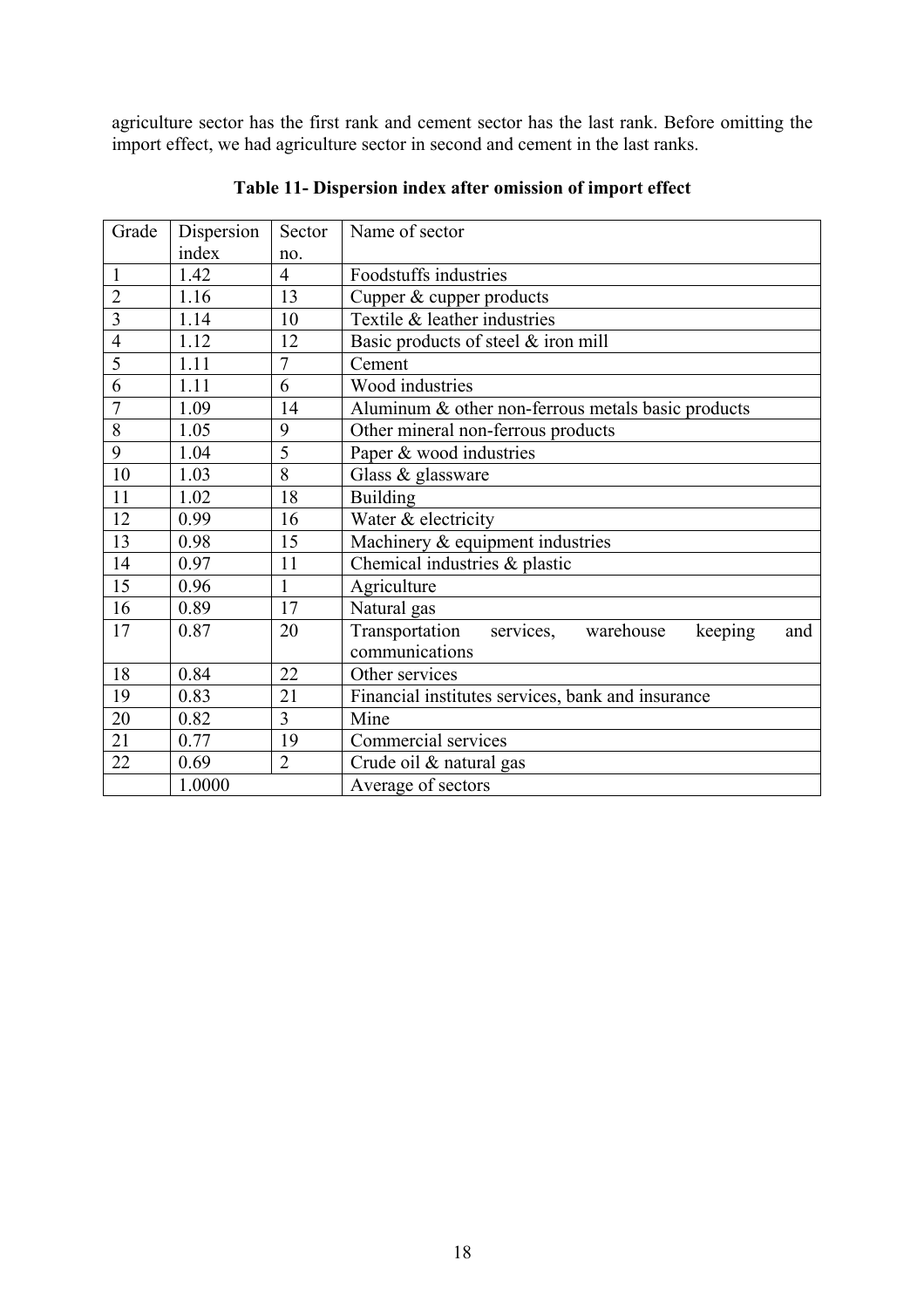| Grade          | Sensitivity | Sector         | Name of sector                                             |  |
|----------------|-------------|----------------|------------------------------------------------------------|--|
|                | index       | no.            |                                                            |  |
| $\mathbf{1}$   | 1.81        | $\mathbf{1}$   | Agriculture                                                |  |
| $\overline{2}$ | 1.55        | 20             | services,<br>Transportation<br>warehouse<br>keeping<br>and |  |
|                |             |                | communications                                             |  |
| $\overline{3}$ | 1.52        | 19             | Commercial services                                        |  |
| $\overline{4}$ | 1.38        | $\overline{3}$ | Mine                                                       |  |
| 5              | 1.17        | 11             | Chemical industries & plastic                              |  |
| 6              | 1.12        | 16             | Water & electricity                                        |  |
| $\overline{7}$ | 1.08        | 22             | Other services                                             |  |
| 8              | 0.98        | 15             | Machinery $&$ equipment industries                         |  |
| 9              | 0.98        | 10             | Textile & leather industries                               |  |
| 10             | 1.94        | 12             | Basic products of steel & iron mill                        |  |
| 11             | 1.88        | $\overline{4}$ | Foodstuffs industries                                      |  |
| 12             | 0.88        | 5              | Paper & wood industries                                    |  |
| 13             | 0.86        | 14             | Aluminum $\&$ other non-ferrous metals basic products      |  |
| 14             | 0.84        | 9              | Other mineral non-ferrous products                         |  |
| 15             | 0.81        | 21             | Financial institutes services, bank and insurance          |  |
| 16             | 0.77        | 18             | <b>Building</b>                                            |  |
| 17             | 0.76        | $\overline{2}$ | Crude oil & natural gas                                    |  |
| 18             | 0.76        | 8              | Glass & glassware                                          |  |
| 19             | 0.74        | 17             | Natural gas                                                |  |
| 20             | 0.73        | 6              | Wood industries                                            |  |
| 21             | 0.73        | 13             | Cupper & cupper products                                   |  |
| 22             | 0.69        | $\overline{7}$ | Cement                                                     |  |
|                | 1.0000      |                | Average of sectors                                         |  |

## **Table 12- Sensitivity index after omission of import effect**

## **Conclusion**

According to the forward linkage index and table (1), it is possible to say that for starting Iran's economic fast growth, sectors of glass and glassware, cement, mine, other mineral  $\&$  non-ferrous products, basic steel and iron mill products, paper  $\&$  wood industries, chemical & plastic industries, cupper & cupper products, water and electricity in turn should be activated more than other sectors in order to fulfill the needs for intermediate products in the economy. The remained sectors have lower priority.

According to table (2), relating backward linkage index, the sectors of foodstuff industries, aluminum and other basic products of non-ferrous metals, cupper and cupper products, steel and iron mill products are able to increase the demand for intermediate products of other sectors more than the others.

The integrity index of table (3) shows that basic steel and iron mill products, cupper and cupper products, aluminum and other basic non-ferrous metals products, cement, paper and wood industries, glass and glassware, other mineral non-ferrous products, chemical industries and plastic are more integrated than the others relating both forward and backward linkages.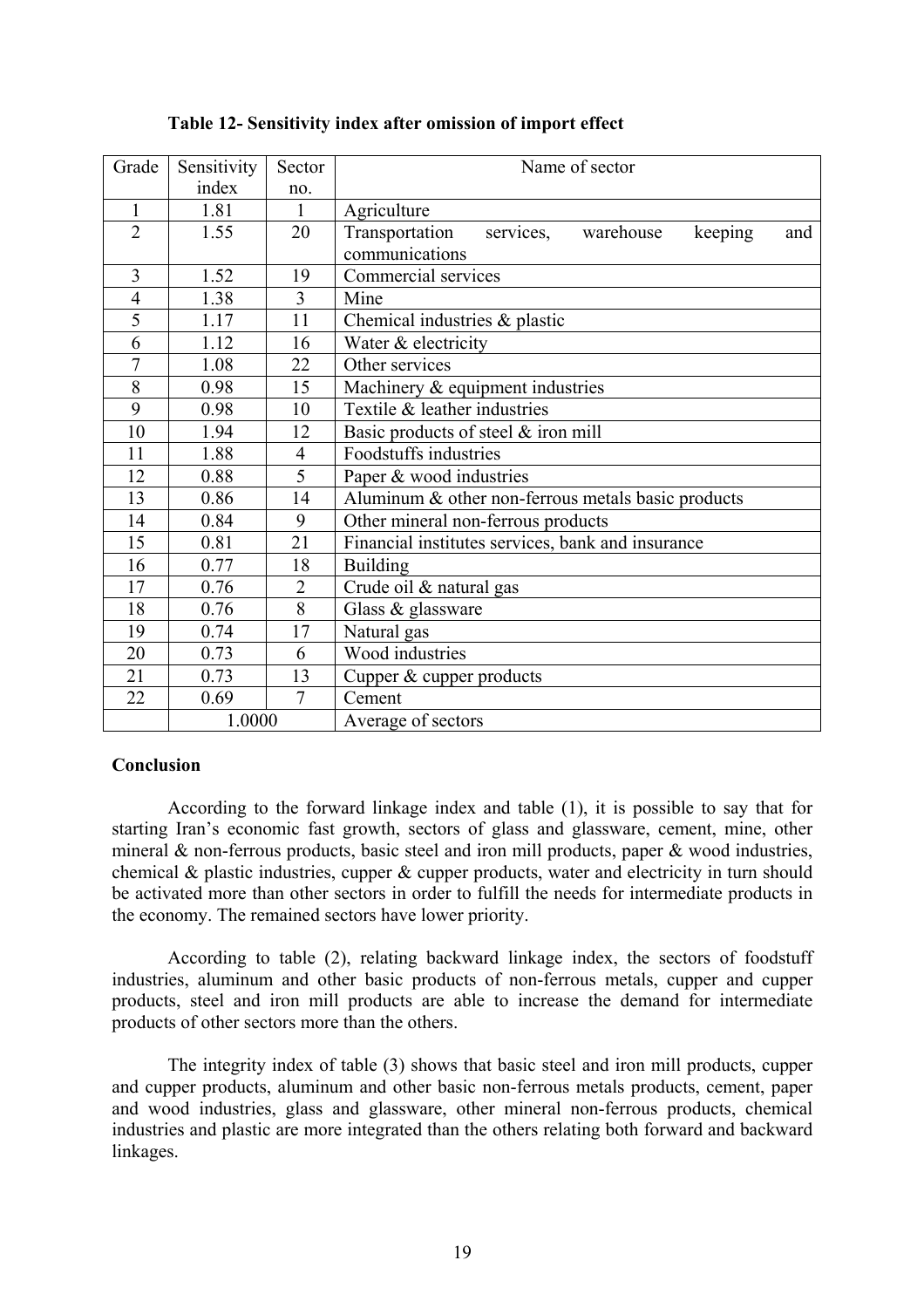Intensity index of direct import according to table (4) shows that more production percentages of industries of machinery and equipment, basic products of steel and iron mill, chemical industries and plastic are based on import.

Intensity index of intermediate import according to table (5) shows that the share of intermediate import to production of aluminum and other basic products of non-ferrous metals, chemical industries and plastic, basic steel and iron mill products, machinery and equipment industries would be more than other sectors.

According to multiplier coefficient of table (6), aluminum and other basic products of non-ferrous metals, foodstuffs industries, basic products of steel and iron mill may have higher multiplier effect in economy. That is, the need of these sectors to intermediate products is higher than the other sectors and in other words it is possible to consider these sectors pioneer sectors and economy stimulator engine.

This idea would be confirmed by dispersion index of table (7). Aluminum and other basic products of non-ferrous metals, foodstuff industries, and basic products of steel and iron mill have more dispersion index in compare to other sectors and as a result they more affect the growth of other sectors.

Sensitivity index in accordance with table (8) shows that different sectors of chemical and plastic industries, agriculture, transportation services, warehouse keeping and communications, commercial services provide the highest amount of input for other sectors and lack of attention to these sectors may create bottleneck for other sectors.

As mentioned earlier, greatness of normal forward index (dispersion) and normal backward index (sensitivity) could be the result of linkages of one sector with few other sectors and with no total economy. The following indices designed to remove this shortage. Spread index for backward linkages in table (9) shows that backward linkages of aluminum and other basic products of non-ferrous metals, textile and leather industries, cupper and cupper products are in linkage with few sectors.

Spread index for forward linkage in table (10) shows that forward linkage of aluminum and other basic products of non-ferrous metal is in relation with few other sectors, but building sector, cement, and other mineral non-ferrous products may have more linkage with lots of economic sectors to supply intermediate products.

Dispersion index after omission of import effect according to table (11) for foodstuff industries is higher than all other sectors and after that, cupper and cupper products, textile and leather industries, basic products of steel and iron mill, cement, wood industries, aluminum and other basic products of non-ferrous metals have higher indices than the other sectors.

Also after omission of import effect, the sensitivity index in table (12) shows that agriculture sectors, transportation services, warehouse keeping and communications, commercial services are more sensitive from the point of view of production increase, and it is necessary to have more attention for supply of these sectors in order to prevent from any further problems in intermediate products of these sectors.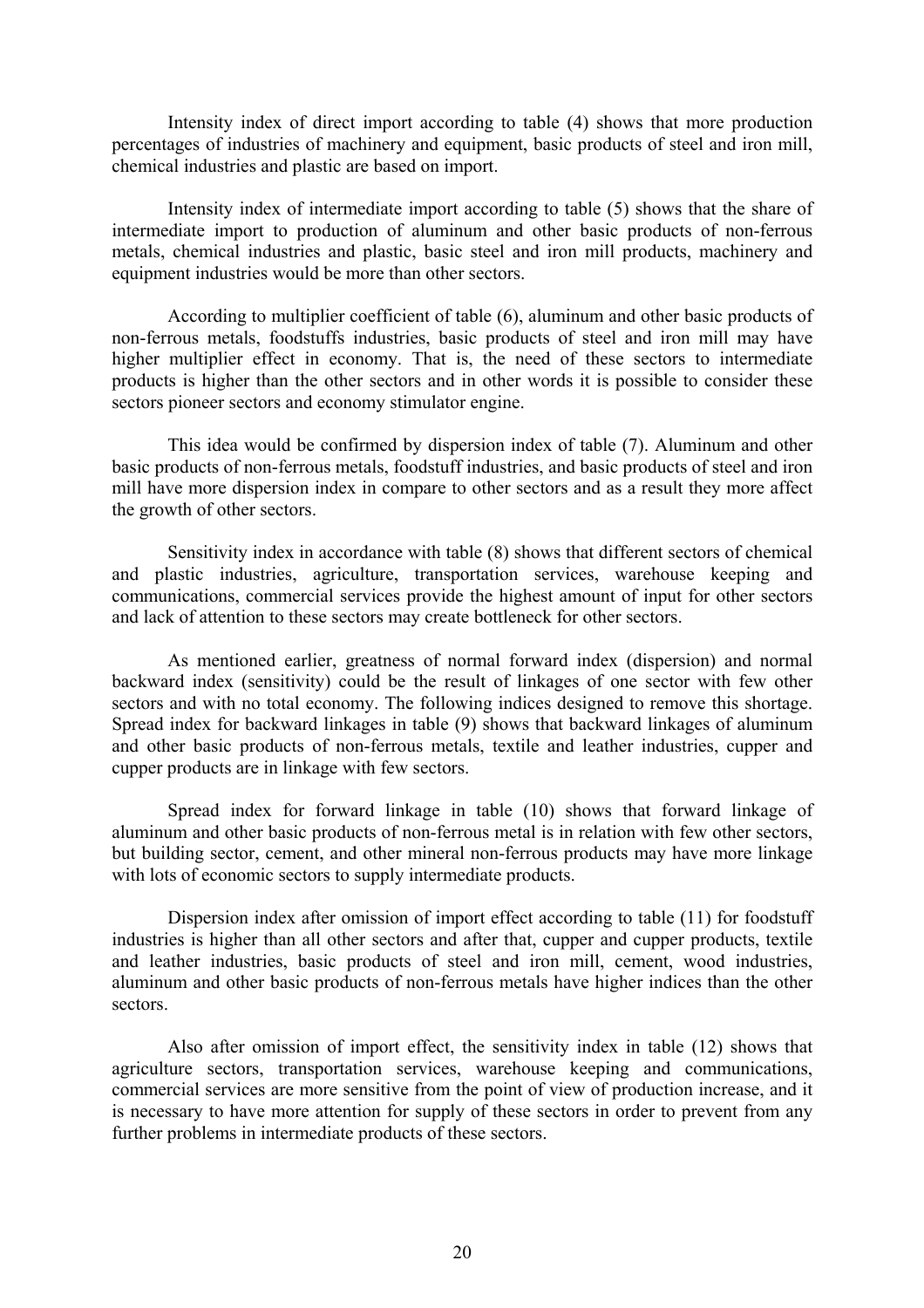Considering the above calculations and the inter-relationships among economic sectors and without consideration of all other internal and external influent factors, we may consider the following scenarios for Iran's industrial strategy:

**Scenario 1**: Foodstuffs industries sector is selected as stimulator engine of the economy with an attitude of export promotion.

**Scenario 2**: Metals sectors (including aluminum and other basic products of non-ferrous metals, basic products of steel and iron mill) with export promotion and import substitution are selected as growth bases.

As it is obvious by scenario 1, foodstuffs industries have the highest effect on growth of other sectors. In case of increase of production along with foreign marketing of this sector, it is possible to be optimist about the growth of the economy due to the growth effects of this sector. Development of this sector necessarily needs to more motivation of agriculture sector.

According to the information of input-output table, about %72 of the raw materials of foodstuffs industries would be supplied by the agriculture sector. All services sectors in relation with this sector are obliged to supply about %12 of intermediate services for this sector and about %9 of intermediate products would be supplied by this sector itself and %7 by the other sectors. This is necessary to mention that according to some other calculations based on this table, agriculture sector is of most job-creator sectors.

In option 2, and regarding the above mentioned indices, it is possible to say that in case of selecting metals sector as the economy's stimulator engine, obviously, this sector is not pioneer as foodstuffs industries and is located after the latter, but regarding the need to import of metals, we could be able to reach self-sufficiency. Of course, aluminum and other basic products of non-ferrous metals and cupper and cupper products are in relation with few sectors of the economy, and as a result this scenario should be turned toward encouraging the sector of basic products of steel and iron mill in order to have more effects on economic growth.

It is necessary to note that both scenarios are categorized as resource based manufacturing technology class from the viewpoint of export technologic classification. There are various methods for classification of products from technologic point of view. One presented by Pavitt (1984) for clarification of industrial products as: resource based manufacturing, labor intensive, scale intensive, science based products. This classification because of complex nature of production processes and similarity of products is not practical. Proposed classification of OECD with more details on export goods from technologic point of view classifies the sectors as table (13).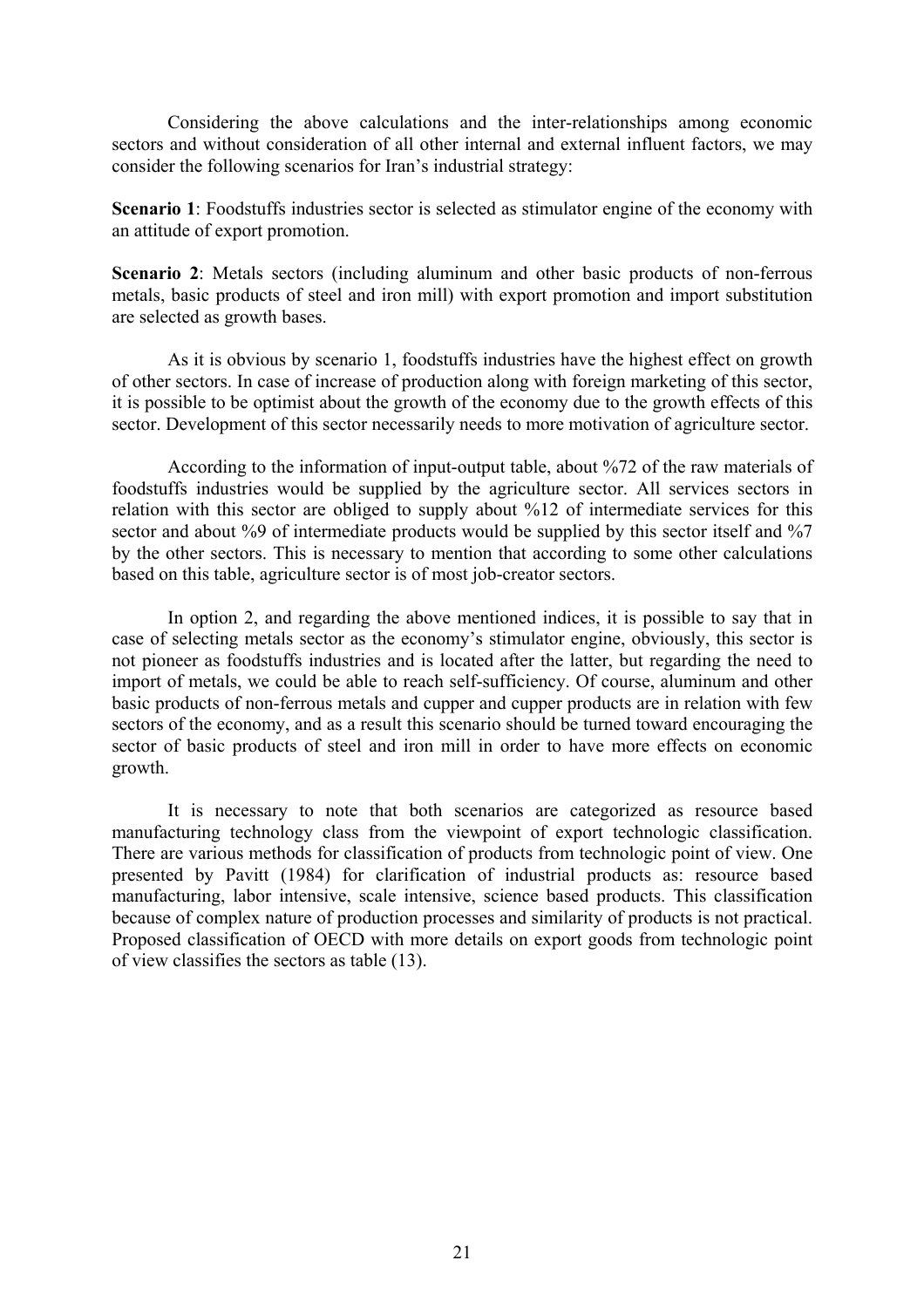| <b>Classification</b>                            | <b>Example</b>                                                                                                              |
|--------------------------------------------------|-----------------------------------------------------------------------------------------------------------------------------|
| <b>Primary products</b>                          | Fresh fruits, meat, rice, cocoa, tea, coffee, wood,                                                                         |
|                                                  | coil, crude oil and gas                                                                                                     |
| Source-based manufactured products               |                                                                                                                             |
| Products based upon agriculture/foresting        | Fruits/ready meat, drinks, wood products,<br>vegetable oils                                                                 |
| Products based upon other resources              | Gold concentrate, oil/plastic products, cement,<br>decorative cutting stones, glass                                         |
| Low technology                                   |                                                                                                                             |
| Textile/fashion                                  | Factory textiles, cloths, head covers, foot wears,<br>leather products, travel goods                                        |
| Other products with low technology               | Vessels, simple metallic parts/ metallic item,<br>furniture, jewelry, toys, plastic products                                |
| <b>Middle technology</b>                         |                                                                                                                             |
| Automobile products                              | Car & spare parts, commercial automobile,<br>motorcycle and spare parts                                                     |
| Processing industries with middle<br>processing  | Superficial fibers, chemicals and paint, fertilizers,<br>plastic, iron, pipe/tube                                           |
| Engineering industries with middle<br>processing | Engine, motor, industrial machine, pump, switch<br>parts, ship, watch                                                       |
| <b>High technology</b>                           |                                                                                                                             |
| Electronic & electric products                   | Administrative equipment/ data processing,<br>communication, T.V., Transistor, Turbine,<br>Electricity production equipment |
| Other products with high technology              | Medicine, aerospace, optic tools/measuring<br>instruments, camera                                                           |
| Other transactions                               | Electricity, cinema film, publications, "special<br>transactions", gold, art, coins, domestic animals.                      |

## **Table 13- Technologic classification of export**

Scenario 1 would be classified in resource based technology classification. This type of technology is simple and labor intensive, but some sectors of which need capital and large scale production and professions. The relative advantage of these products comes from presence of necessary natural resources for these fields. Scenario 2 is classified in second class of other products with low technology. More details of this class are explained at the end of the paper.

It is necessary to say that both scenarios have been regulated according to the analysis of the inter-sectoral relationships and many domestic and foreign factors have been ignored. Therefore, it can draw only inter-industrial viewpoint and by the way these two scenarios are preliminary before any complete analysis of the other exogenous variables and phenomena.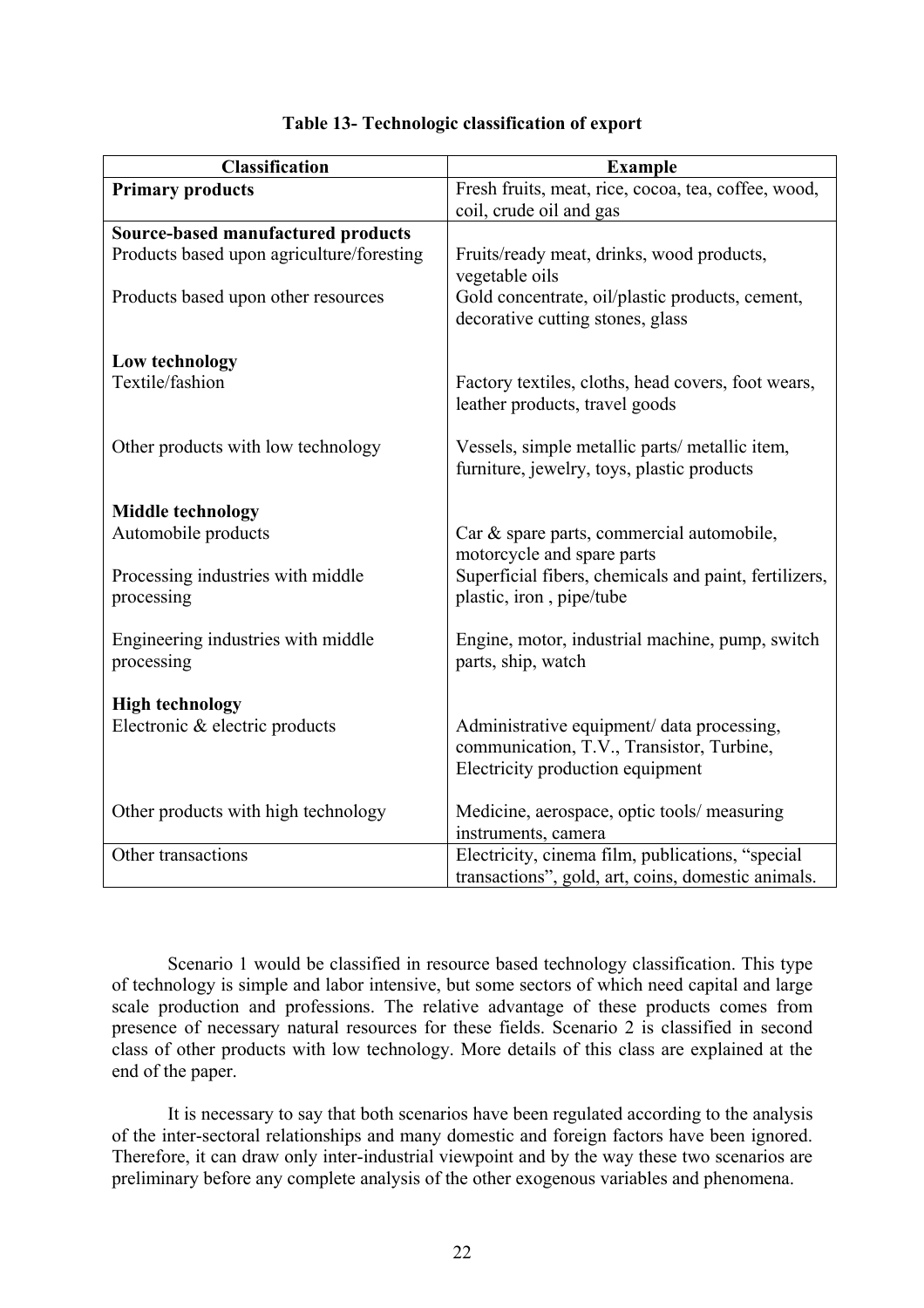#### **Technological classification of exports (SITC 3-digit, revision 2)**

**PRIMARY PRODUCTS (PP) RESOURCE BASED MANUFACTURES LOW TECHNOLOGY MANUFACTURES**  001 LIVE ANIMALS FOR FOOD 011 MEAT FRESH,CHILLD,FROZEN 022 MILK AND CREAM 025 EGGS,BIRDS,FRESH,PRSRVD 034 FISH,FRESH,CHILLED,FROZN 036 SHELL FISH FRESH,FROZEN 041 WHEAT ETC UNMILLED 042 RICE 043 BARLEY UNMILLED 044 MAIZE UNMILLED 045 CEREALS NES UNMILLED 054 VEG ETC FRSH,SMPLY PRSVD 057 FRUIT,NUTS,FRESH,DRIED 071 COFFEE AND SUBSTITUTES 072 COCOA 074 TEA AND MATE 075 SPICES 081 FEEDING STUFF FOR ANIMLS 091 MARGARINE AND SHORTENING 121 TOBACCO UNMNFCTRD,REFUSE 211 HIDES,SKINS,EXC FURS,RAW 212 FURSKINS,RAW 222 SEEDS FOR'SOFT'FIXED OIL 223 SEEDS FOR OTH FIXED OILS 232 NATURAL RUBBER,GUMS 244 CORK,NATURAL,RAW,WASTE 245 FUEL WOOD NES, CHARCOAL 246 PULPWOOD,CHIPS,WOODWASTE 261 SILK 263 COTTON 268 WOOL(EXC TOPS),ANML HAIR 271 FERTILIZERS,CRUDE 273 STONE,SAND AND GRAVEL 274 SULPHUR,UNRSTD IRN PYRTE 277 NATURAL ABRASIVES NES 278 OTHER CRUDE MINERALS 291 CRUDE ANIMAL MTRIALS NES 292 CRUDE VEG MATERIALS NES 322 COAL,LIGNITE AND PEAT 333 CRUDE PETROLEUM 341 GAS,NATURAL AND MANUFCTD 681 SILVER PLATINUM ETC 682 COPPER EXC CEMENT COPPER 683 NICKEL 684 ALUMINIUM 685 LEAD 686 ZINC 687 TIN **RB 1: AGRO-BASED**  012 MEAT DRIED,SALTED,SMOKED 014 MEAT PREPD,PRSVD,NES ETC 023 BUTTER 024 CHEESE AND CURD 035 FISH SALTED,DRIED,SMOKED 037 FISH ETC PREPD,PRSVD NES 046 WHEAT ETC MEAL OR FLOUR 047 OTHER CEREAL MEALS,FLOUR 048 CEREAL ETC PREPARATIONS 056 VEGTBLES ETC PRSVD,PREPD 058 FRUIT PRESERVED,PREPARED 061 SUGAR AND HONEY 062 SUGAR CANDY NON-CHOCLATE 073 CHOCOLATE AND PRODUCTS 098 EDIBLE PRODCTS,PREPS NES 111 NON-ALCOHL BEVERAGES NES 112 ALCOHOLIC BEVERAGES 122 TOBACCO,MANUFACTURED 233 RUBBER,SYNTHTIC,RECLAIMD 247 OTH WOOD ROUGH,SQUARED 248 WOOD SHAPED,SLEEPERS

251 PULP AND WASTE PAPER 264 JUTE,OTH TEX BAST FIBRES 265 VEG FIBRE,EXCL COTN,JUTE 269 WASTE OF TEXTILE FABRICS 423 FIXED VEG OILS,SOFT 424 FIXED VEG OIL NONSOFT 431 PROCESD ANML VEG OIL,ETC 621 MATERIALS OF RUBBER 625 RUBBER TYRES, TUBES ETC 628 RUBBER ARTICLES NES 633 CORK MANUFACTURES 634 VENEERS,PLYWOOD,ETC 635 WOOD MANUFACTURES NES 641 PAPER AND PAPERBOARD **RB 2: OTHER**  281 IRON ORE,CONCENTRATES 282 IRON AND STEEL SCRAP 286 URANIUM,THORIUM ORE,CONC 287 BASE METAL ORES,CONC NES 288 NONFERR METAL SCRAP NES 289 PREC MTAL ORES,WASTE NES 323 BRIQUETS,COKE,SEMI-COKE 334 PETROLEUM PRODUCTS,REFIN 335 RESIDUAL PETRLM PROD NES 411 ANIMAL OILS AND FATS 511 HYDROCARBONS NES,DERIVS 514 NITROGEN-FNCTN COMPOUNDS 515 ORG-INORG COMPOUNDS ETC 516 OTHER ORGANIC CHEMICALS 522 INORG ELEMNTS,OXIDES,ETC 523 OTHR INORG CHEMICALS ETC 531 SYNT DYE,NAT INDGO,LAKES 532 DYES NES,TANNING PROD 551 ESSENTL OILS PERFUME ETC 592 STARCH,INULIN,GLUTEN,ETC 661 LIME,CEMENT,BLDG PRODS 662 CLAY,REFRACTORY BLDG PRD 663 MINERAL MANUFCTURES NES 664 GLASS 667 PEARL,PREC-,SEMI-P STONE 688 URANIUM,THORIUM,ALLOYS 689 NON-FER BASE METALS NES **LT1: TEXTILE, GARMENT AND FOOTWEAR**  611 LEATHER 612 LEATHER ETC MANUFACTURES 613 FUR SKINS TANNED,DRESSED 651 TEXTILE YARN 652 COTTON FABRICS,WOVEN 654 OTH WOVEN TEXTILE FABRIC 655 KNITTED,ETC FABRICS 656 LACE,RIBBONS,TULLE,ETC 657 SPECIAL TXTL FABRC,PRODS 658 TEXTILE ARTICLES NES 659 FLOOR COVERINGS,ETC 831 TRAVEL GOODS,HANDBAGS 842 MENS OUTERWEAR NOT KNIT 843 WOMENS OUTERWEAR NONKNIT 844 UNDER GARMENTS NOT KNIT 845 OUTERWEAR KNIT NONELASTC 846 UNDER GARMENTS KNITTED 847 TEXTILE CLTHNG ACCES NES 848 HEADGEAR,NONTXTL CLOTHNG 851 FOOTWEAR **LT2: OTHER PRODUCTS**  642 PAPER,ETC,PRECUT,ARTS OF 665 GLASSWARE 666 POTTERY 673 IRON,STEEL SHAPES ETC 674 IRN,STL UNIV,PLATE,SHEET 675 IRON,STEEL HOOP,STRIP 676 RAILWY RAILS ETC IRN,STL 677 IRN,STL WIRE(EXCL W ROD) 679 IRN,STL CASTINGS UNWORKD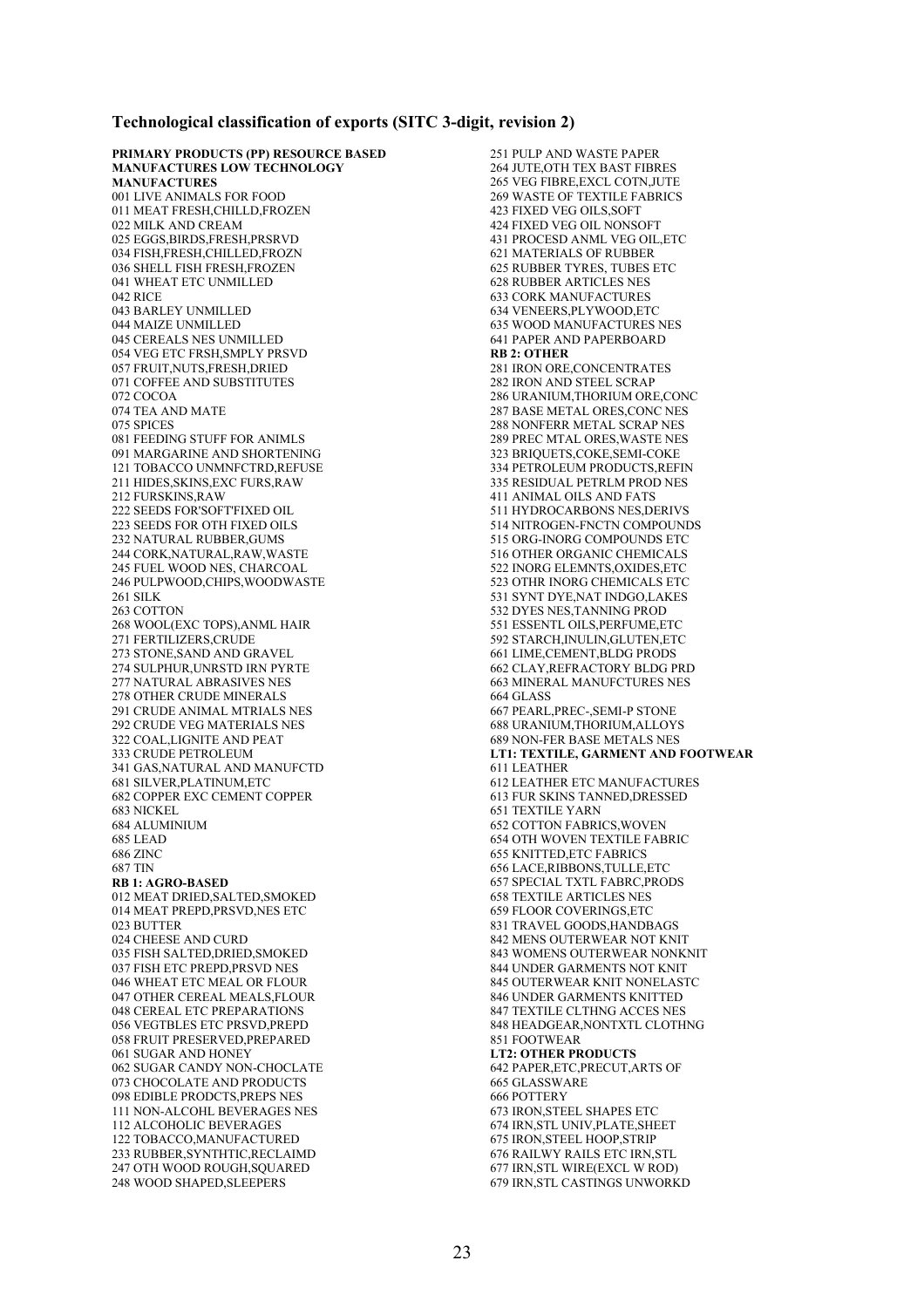691 STRUCTURES AND PARTS NES 692 METAL TANKS,BOXES,ETC 693 WIRE PRODUCTS NON ELECTR 694 STL,COPPR NAILS,NUTS,ETC 695 TOOLS 696 CUTLERY 697 BASE MTL HOUSEHOLD EQUIP 699 BASE METAL MFRS NES 821 FURNITURE,PARTS THEREOF 893 ARTICLES OF PLASTIC NES 894 TOYS,SPORTING GOODS,ETC 895 OFFICE SUPPLIES NES 897 GOLD,SILVER WARE,JEWELRY 898 MUSICAL INSTRUMENTS,PTS 899 OTHER MANUFACTURED GOODS **MEDUIM TECHNOLOGY MANUFACTURES MT 1: AUTOMOTIVE**  781 PASS MOTOR VEH EXC BUSES 782 LORRIES,SPCL MTR VEH NES 783 ROAD MOTOR VEHICLES NES 784 MOTOR VEH PRTS,ACCES NES 785 CYCLES,ETC MOTRZD OR NOT **MT 2: PROCESS**  266 SYNTHETIC FIBRES TO SPIN 267 OTHER MAN-MADE FIBRES 512 ALCOHOLS,PHENOLS ETC 513 CARBOXYLIC ACIDS ETC 533 PIGMENTS,PAINTS,ETC 553 PERFUMERY,COSMETICS,ETC 554 SOAP,CLEANSING ETC PREPS 562 FERTILIZERS,MANUFACTURED 572 EXPLOSIVES,PYROTECH PROD 582 PROD OF CONDENSATION ETC 583 POLYMERIZATION ETC PRODS 584 CELLULOSE DERIVATIVS ETC 585 PLASTIC MATERIAL NES 591 PESTICIDES,DISINFECTANTS 598 MISCEL CHEM PRODUCTS NES 653 WOVN MAN-MADE FIB FABRIC 671 PIG IRON ETC. 672 IRON,STEEL PRIMARY FORMS 678 IRON,STL TUBES,PIPES,ETC 786 TRAILERS,NONMOTR VEH,NES 791 RAILWAY VEHICLES 882 PHOTO,CINEMA SUPPLIES **MT 3: ENGINEERING**  711 STEAM BOILERS & AUX PLNT 713 INTRNL COMBUS PSTN ENGIN 714 ENGINES AND MOTORS NES 721 AGRIC MACHY,EXC TRACTORS 722 TRACTORS NON-ROAD 723 CIVIL ENGNEERG EQUIP ETC 724 TEXTILE,LEATHER MACHNRY 725 PAPER ETC MILL MACHINERY 726 PRINTG,BKBINDG MACHY,PTS 727 FOOD MACHRY NON-DOMESTIC 728 OTH MACHY FOR SPCL INDUS 736 METALWORKING MACH-TOOLS 737 METALWORKING MACHNRY NES 741 HEATING,COOLING EQUIPMNT 742 PUMPS FOR LIQUIDS ETC 743 PUMPS NES,CENTRFUGES ETC 744 MECHANICAL HANDLING EQU 745 NONELEC MACHY,TOOLS NES 749 NONELEC MACH PTS,ACC NES 762 RADIO BROADCAST RECEIVRS 763 SOUND RECORDRS,PHONOGRPH 772 SWITCHGEAR ETC,PARTS NES 773 ELECTR DISTRIBUTNG EQUIP 775 HOUSEHOLD TYPE EQUIP NES 793 SHIPS AND BOATS ETC 812 PLUMBG,HEATNG,LGHTNG EQU 872 MEDICAL INSTRUMENTS NES 873 METERS AND COUNTERS NES 884 OPTICAL GOODS NES

885 WATCHES AND CLOCKS 951 WAR FIREARMS,AMMUNITION **HIGH TECHNOLOGY MANUFACTURES HT 1: ELECTRONIC AND ELECTRICAL**  716 ROTATING ELECTRIC PLANT 718 OTH POWER GENERATG MACHY 751 OFFICE MACHINES 752 AUTOMTIC DATA PROC EQUIP 759 OFFICE,ADP MCH PTS,ACCES 761 TELEVISION RECEIVERS 764 TELECOM EQPT,PTS,ACC NES 771 ELECTRIC POWER MACHY NES 774 ELECTRO-MEDCL,XRAY EQUIP 776 TRANSISTORS, VALVES, ETC. 778 ELECTRICAL MACHINERY NES **HT 2: OTHER**  524 RADIOACTIVE ETC MATERIAL 541 MEDICINAL,PHARM PRODUCTS 712 STEAM ENGINES,TURBINES 792 AIRCRAFT ETC 871 OPTICAL INSTRUMENTS 874 MEASURNG,CONTROLNG INSTR 881 PHOTO APPARAT,EQUIPT NES

Note: Excludes 'special transactions' like electric current, cinema film, printed matter, special transactions, gold, works of art, coins, pets. Source: Constructed by Lall (2000) based on Pavitt (1984) and OECD (1994).